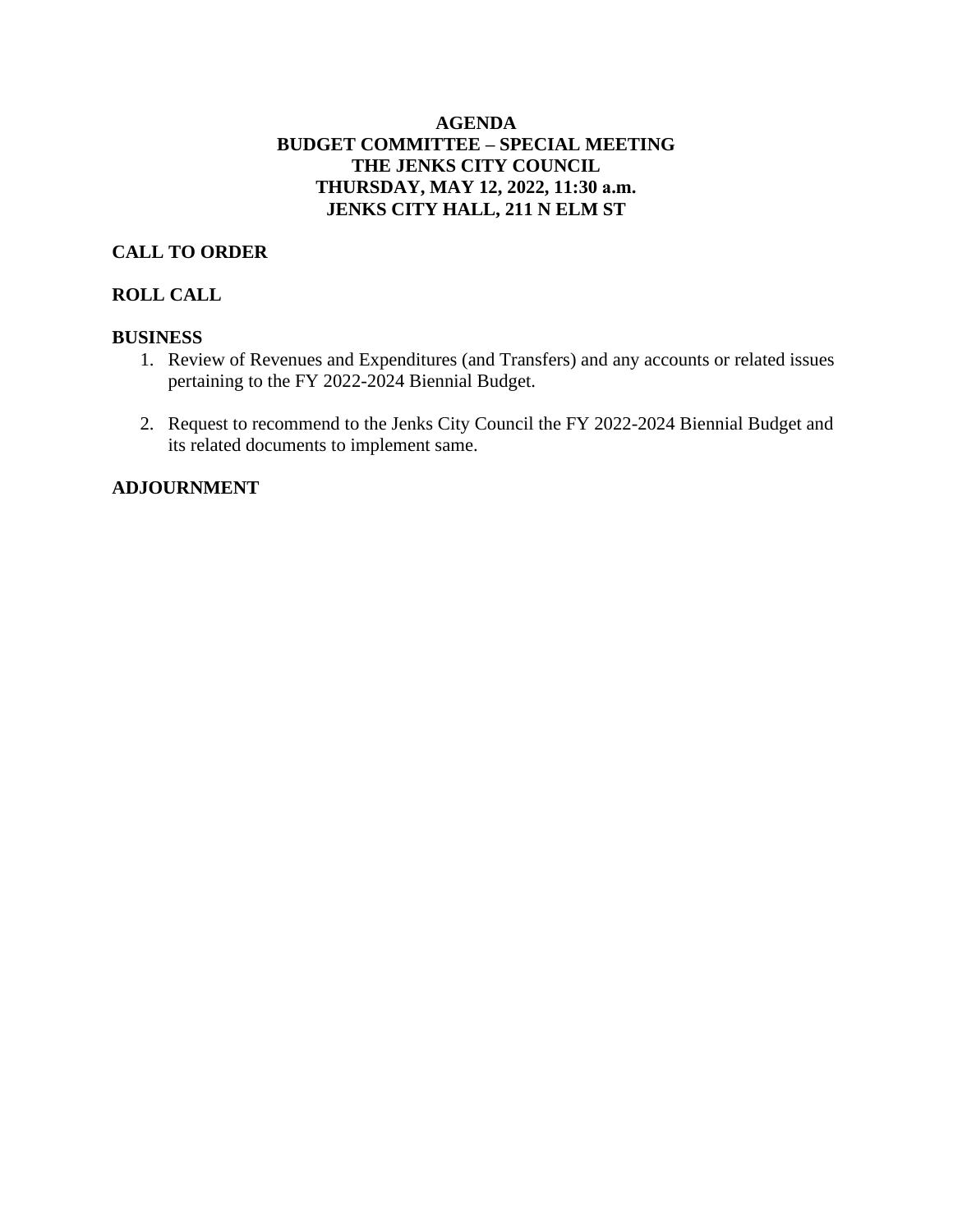

# **CITY OF JENKS**

211 NORTH ELM STREET • P.O. BOX 2007 JENKS, OKLAHOMA 74037-2007 PHONE (918) 299-5883 • FAX (918) 299-4489

## **Memorandum**

- To: Mayor & Members of the Council From: Robert Sauceda, Finance Director Date: April 29, 2022
- **Re: FY22-24 Budget Highlights – CITY**

## **Revenue Assumptions**

 **Sales/Use Tax Revenue** – As of April 2022, the City is very close meeting the FY21-22 sales/use tax revenue budget of \$10,300,000; receipts total \$10,159,165. This fiscal year, the average monthly receipt is about \$1,015,000. The benchmark to meet the budget is a receipt of \$858,333 per month. If we meet the benchmark for May and June, we will end the fiscal year \$11.875 million in revenue.

The budgeted revenue for YR1 sales/use tax revenue budget is \$12.73 million, roughly a 5% increase on current year-to-date amounts. YR2 budgeted revenue is a 5% increase on YR1's revenue budget.

The city's historical sales/use tax growth average is 6.5% (over the past 15 years). The average is 9.0% over the last 10 years and 11.98% over the last five years.

- Decreased Franchise Fees revenue based on current fiscal year performance.
- Decreased Municipal Court Fine revenue based on current fiscal year performance, impacted by McGirt ruling and COVID-19.

## **Expenses**

- **Personnel Expense**
	- o Cost of Living Raises 3% in YR1 and 3% in YR2
	- o Health Insurance Health insurance premiums budgeting for a 5% increase in YR1 and YR2
	- o FTE's:
		- City Manager: We shifted the full-time admin. assistant from JPWA (Fund 50) to City (Fund 10).
		- City Treasury: We shifted the full-time Deputy Finance Director from JPWA (Fund 50) to City (Fund 10).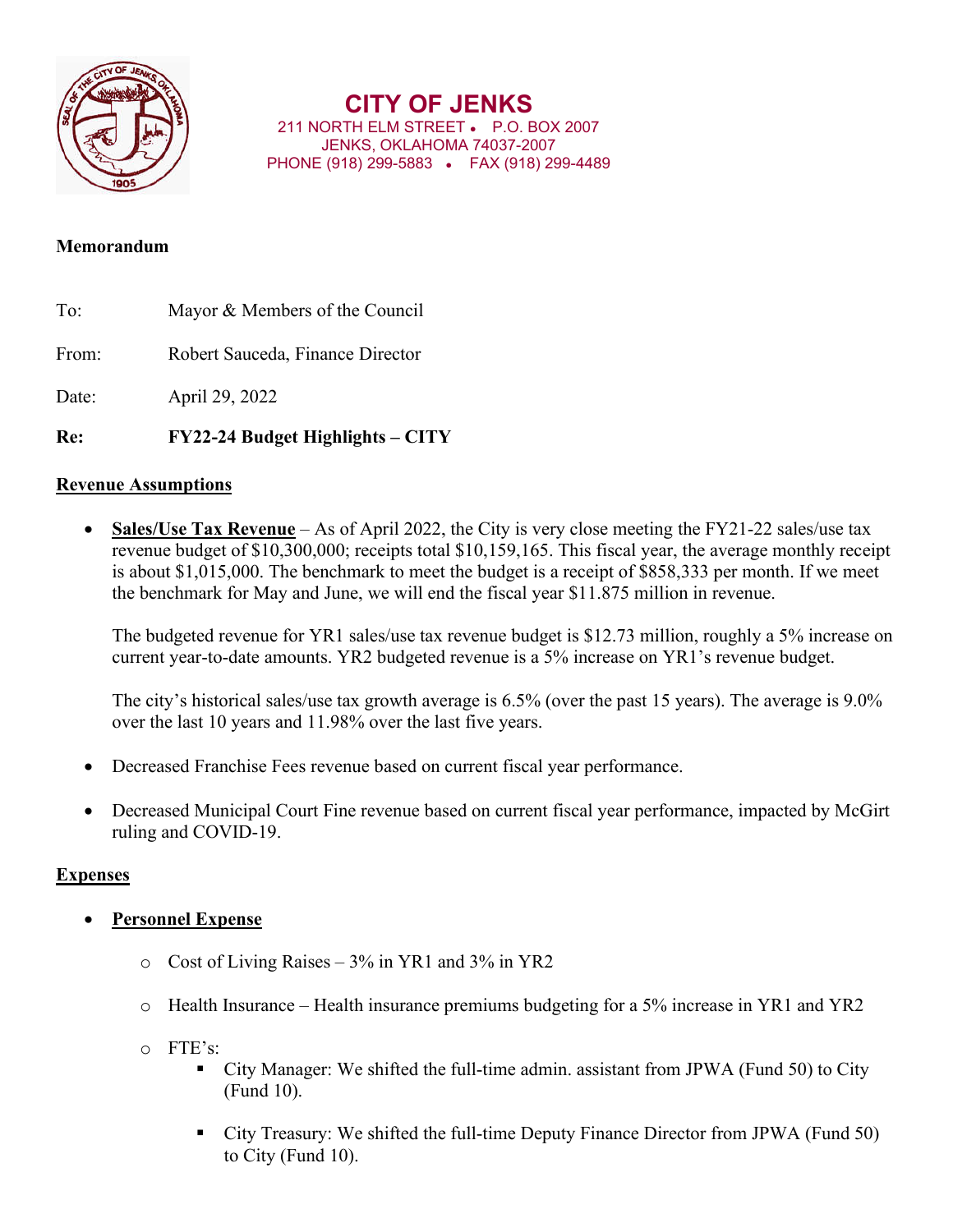Fire Suppression: Adding one Fire Marshall position and three Firefighter positions.

## **Master Fee Schedule**

You may recall the creation of a master fee schedule when Council approved the biennial budget for FY2020- 2022. Staff stated that the schedule would be reviewed every year and would submit recommendations for fee changes. Finance staff directed department heads to review their respective fees and submit recommendations for changes or new fees for services that we perform, but do not currently charge a fee. A draft of the proposed FY2023 master fee schedule is attached.

## **Stabilization Reserve Fund & Capital Reserve Fund Ordinances**

Management plans to present these two ordinances for Council approval at the same meeting the budget is formally adopted. The goal of the ordinances is to formally establish two reserve funds to help sustain the City's financial position on a long-term basis. The Stabilization Reserve Fund could help fund our operations during revenue shortfall periods. The Capital Reserve Fund is to accumulate funds for the purpose of making purchases of capital items.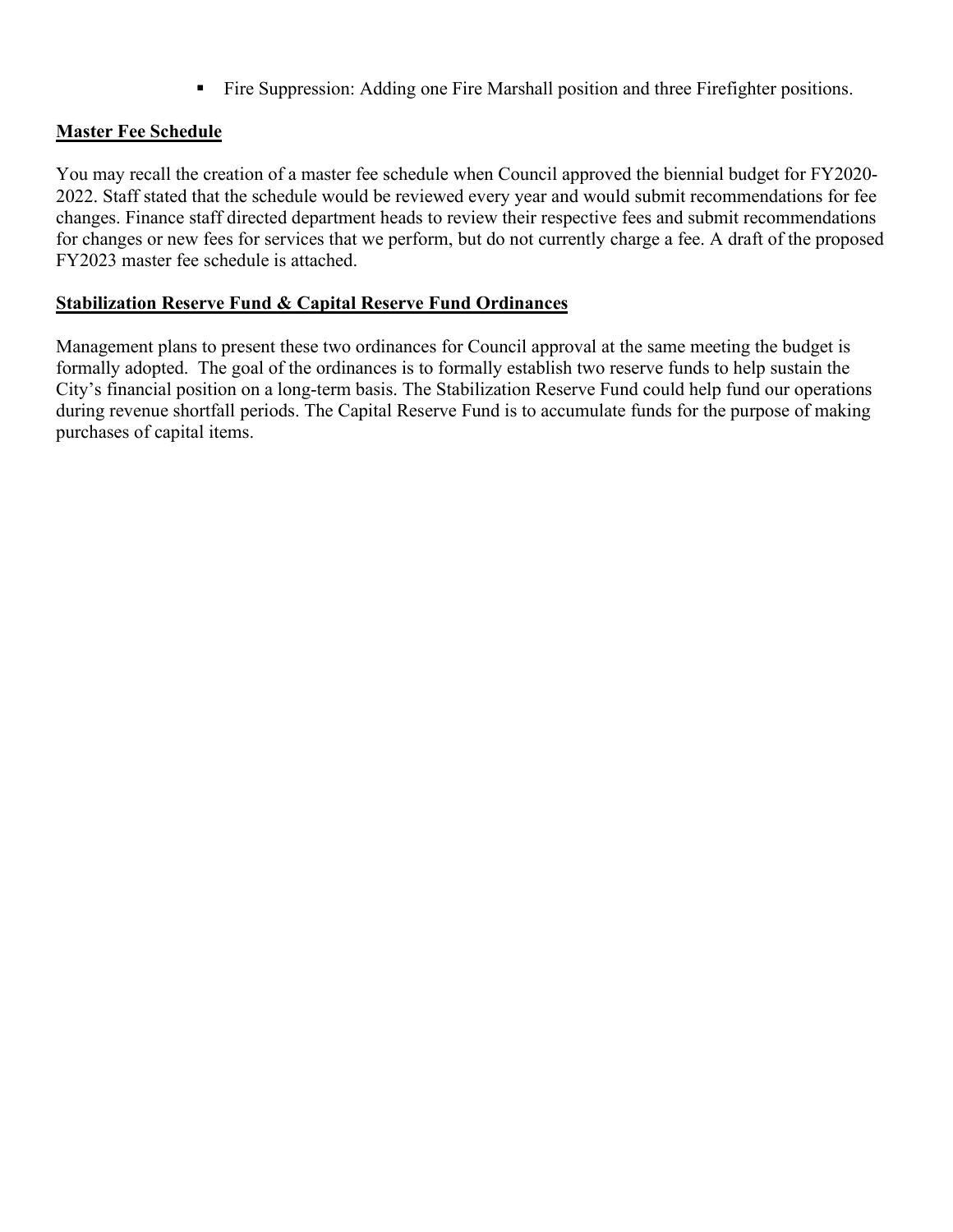#### **C I T Y O F J E N K S FY 2022-2024 BIENNIAL REVENUE BUDGET GENERAL FUND (FUND 10) FY 21-22 ACTUAL FOR PERIOD ENDING JUNE 30, 2022**

|                    |                                     | FY 19-20       | FY 20-21      | FY 20-21                 | FY 21-22      | FY 21-22                 | FY 22-23        | FY 23-24              | PB-OB                            |
|--------------------|-------------------------------------|----------------|---------------|--------------------------|---------------|--------------------------|-----------------|-----------------------|----------------------------------|
|                    | <b>REVENUES</b>                     |                |               |                          |               |                          | YR <sub>1</sub> | YR <sub>2</sub>       | <b>BUDGET</b>                    |
| <b>ACCOUNT NO.</b> | <b>DESCRIPTION</b>                  | <b>ACTUAL</b>  | <b>BUDGET</b> | <b>ACTUAL</b>            | <b>BUDGET</b> | ACTUAL-3/31              | <b>BUDGET</b>   | <b>FINANCIAL PLAN</b> | <b>CHANGE</b>                    |
| 10 4010-001        | <b>OTHER LICENSES &amp; PERMITS</b> | 5,173          | 5,000         | 5,945                    | 5,000         | 6,493                    | 7,500           | 7.500                 | 2,500                            |
| 10 4010-002        | <b>ELECTRICAL LICENSES</b>          | 14,000         | 15,000        | 12,190                   | 15,000        | 7,000                    | 15,000          | 15,000                |                                  |
| 10 4010-003        | <b>PLUMBING LICENSES</b>            | 11,725         | 15,000        | 14,651                   | 15,000        | 6,215                    | 15,000          | 15,000                |                                  |
| 10 4010-004        | <b>MECHANICAL LICENSES</b>          | 9,875          | 10,000        | 11,230                   | 9,800         | 5.000                    | 9,800           | 9.800                 |                                  |
| 10 4010-005        | <b>SIGN LICENSES</b>                |                |               | 145                      |               | 125                      |                 |                       |                                  |
| 10 4010-006        | <b>BEVERAGE LICENSES</b>            | 28,680         | 15.000        | 30.477                   | 25,000        | 11.780                   | 32,000          | 33,000                | 7.000                            |
| 10 4010-008        | SOLICITORS LICENSES                 | 550            | 1,500         | 2,920                    | 1,500         | 295                      | 2,000           | 2,000                 | 500                              |
| 10 4010-009        | <b>SIGN PERMITS</b>                 | 1,620          | 2,000         | 1,606                    | 2,000         | 646                      | 2,000           | 2,000                 |                                  |
| 10 4010-010        | <b>ELECTRICAL PERMITS</b>           | 18.449         | 21,000        | 40.656                   | 21,000        | 34,238                   | 30,000          | 30,000                | 9,000                            |
| 10 4010-011        | <b>PLUMBING PERMITS</b>             | 15,716         | 20,000        | 44,797                   | 20,000        | 37,759                   | 30,000          | 30,000                | 10,000                           |
| 10 4010-012        | <b>MECHANICAL PERMITS</b>           | 13,961         | 18,000        | 34,843                   | 18,000        | 30,746                   | 30,000          | 30,000                | 12,000                           |
| 10 4010-013        | <b>BUILDING PERMITS</b>             | 199,156        | 220,000       | 203,890                  | 220,000       | 169,824                  | 220,000         | 220,000               |                                  |
| 10 4010-014        | <b>SOLID WASTE REVENUE</b>          | 56,032         | 55,000        | 52,326                   | 58,000        | 38,195                   | 55,000          | 58,000                | (3,000)                          |
| 10 4010-015        | <b>FIREWORKS PERMITS</b>            | 8,630          | 10,000        | 9,510                    | 10,000        | 7,440                    | 10,000          | 10,000                |                                  |
| 10 4010-017        | <b>FIRE PERMITS</b>                 |                |               | 6.699                    | 5.000         | 7,450                    | 10.000          | 10.000                | 5,000                            |
| 10 4011/12         | <b>INSPECTION FEES</b>              | 4,943          | 12,000        | 8,530                    | 12,000        | 8,311                    | 12,000          | 12,000                |                                  |
| 10 4013            | <b>ENGINEERING FEES</b>             |                |               | $\overline{\phantom{a}}$ |               | 45,372                   | 25,000          | 25,000                | 25,000                           |
| 10 4025            | <b>BUILDING PERMITS ADMIN FEE</b>   | 759            | 1,000         | 890                      | 1,000         | 1,460                    | 1,500           | 1,800                 | 500                              |
| 10 4030            | <b>ZONING APPLICATIONS</b>          | 13,165         | 10,000        | 8,185                    | 10,000        | 4,055                    | 10,000          | 10,000                |                                  |
| 10 4040            | ALCOHOLIC BEVERAGE TAX              | 49,836         | 50,000        | 56,182                   | 55,000        | 55,647                   | 65,000          | 68,000                | 10,000                           |
| 10 4060            | <b>FRANCHISE FEES</b>               | 1,026,271      | 1,200,000     | 988,603                  | 1,200,000     | 934,154                  | 1,053,410       | 1,075,600             | (146, 590)                       |
| 10 40 65           | MCDONALDS RENTAL INCOME             | 46,344         | 46,000        | 52,721                   | 53,000        | 39,960                   | 53,000          | 53,000                |                                  |
| 10 4080            | <b>ASSESSMENT LETTER</b>            | 460            | 1,500         | (1,620)                  | 1,500         | 550                      | 1,000           | 1,000                 | (500)                            |
| 10 4110            | <b>MOWING</b>                       |                |               | 1,370                    | $\sim$        | 1.119                    | $\sim$          |                       |                                  |
| 10 4130            | <b>REIMBURSEMENTS</b>               |                |               | 1,912,827                |               | 10,396                   |                 |                       |                                  |
| 10 4140            | <b>MISCELLANEOUS</b>                | 42,370         | 50,000        | 96,592                   | 100,000       | 2,198,465                | 100,000         | 105,000               |                                  |
| 10 4150            | <b>SALE OF FIXED ASSETS</b>         |                |               | 171,488                  |               |                          |                 | $\mathbf{r}$          |                                  |
| 10 4170            | MUNICIPAL COURT FINE                | 322,589        | 350,000       | 150,620                  | 300,000       | 118,928                  | 175,000         | 175,000               | (125,000)<br>3                   |
| 10 4180            | <b>MISCELLANEOUS ZONING FEES</b>    | 12.803         | 20,000        | 55,247                   | 20,000        | 42.260                   | 40.000          | 40.000                | 20,000<br>$\boldsymbol{\Lambda}$ |
| 10 4190-001        | <b>INTEREST</b>                     | 57,094         | 85,000        | 1,414                    | 10,000        | 332                      | 2,000           | 2,000                 | (8,000)                          |
| 10 4190-002        | <b>INTEREST ON INVESTMENTS</b>      | 70,058         | 55,000        | 39,941                   | 47,350        | 19,039                   | 41,300          | 50,000                | (6,050)                          |
| 10 4220            | <b>GROSS RECEIPTS</b>               | 99,628         | 140,000       | 135,307                  | 150,000       | 132,889                  | 150,000         | 150,000               |                                  |
| 10 4230            | <b>COMMUNITY ROOM RENTAL</b>        | 1,020          | 1,400         | 550                      | 1,400         | 1,300                    | 1,400           | 1,490                 |                                  |
| 10 4400-001        | <b>AUCTION SALES</b>                | 71,869         | 30,000        | 31,105                   | 10,000        |                          | 10,000          | 10,000                |                                  |
| 10 4510-001        | <b>TRANSFER FROM JPWA</b>           | 5.330.297      | 5,404,800     | 5.990.687                | 5.798.900     | 5.141.655                | 7.166.990       | 7.527.310             | 1,368,090                        |
| 10 4510-005        | TRANSFERS FROM JPWA (EMSA)          | 395,523        | 396,000       | 407,806                  | 400,000       | 208,695                  | 410,000         | 410,000               | 10,000                           |
| 10 4510-016        | <b>TRANSFER FROM E-911</b>          |                | 250,000       | 250,000                  | 300,000       | 150,000                  | 300,000         | 300,000               |                                  |
| 10 4510-099        | TRANSFERS FROM OTHER FUNDS          | $\sim$         | $\sim$        | 886                      | $\sim$        | $\sim$                   | $\sim$          | $\sim$                |                                  |
|                    | <b>SUBTOTAL</b>                     | 7,928,595      | 8,510,200     | 10,831,214               | 8,895,450     | 9,477,790                | 10,085,900      | 10,489,500            | 1,190,450                        |
|                    |                                     |                |               |                          |               |                          |                 |                       |                                  |
|                    | FUND BALANCE - PUBLIC SAFETY        | $\overline{a}$ | 350,000       | $\sim$                   | 377,800       | ÷,                       |                 |                       | (377, 800)                       |
|                    | <b>FUND BALANCE</b>                 | $\sim$         | 182,750       | ÷.                       | 264,550       | ÷,                       | 350,000         | 350,000               | 85,450<br>6                      |
|                    | FUND BALANCE - E.D. REASOR'S ROAD   | ÷              | 100,000       | 100,000                  | 580,000       |                          |                 | ÷.                    | (580,000)                        |
|                    | FUND BALANCE - RISK REIMB. FUND *   | $\blacksquare$ | 100,000       | 100,000                  | 100,000       | $\overline{\phantom{a}}$ | 100,000         | 100,000               |                                  |
|                    | FUND BALANCE - CDBG/ARPA/CARES ACT  | $\sim$         | ÷.            |                          |               |                          | 3,872,500       |                       | 3,872,500                        |
|                    | <b>SUBTOTAL</b>                     | 7,928,595      | 9,242,950     | 11,031,214               | 10,217,800    | 9,477,790                | 14,408,400      | 10,939,500            | 4,190,600                        |
|                    |                                     |                |               |                          |               |                          |                 |                       |                                  |
|                    |                                     |                |               |                          |               |                          |                 |                       |                                  |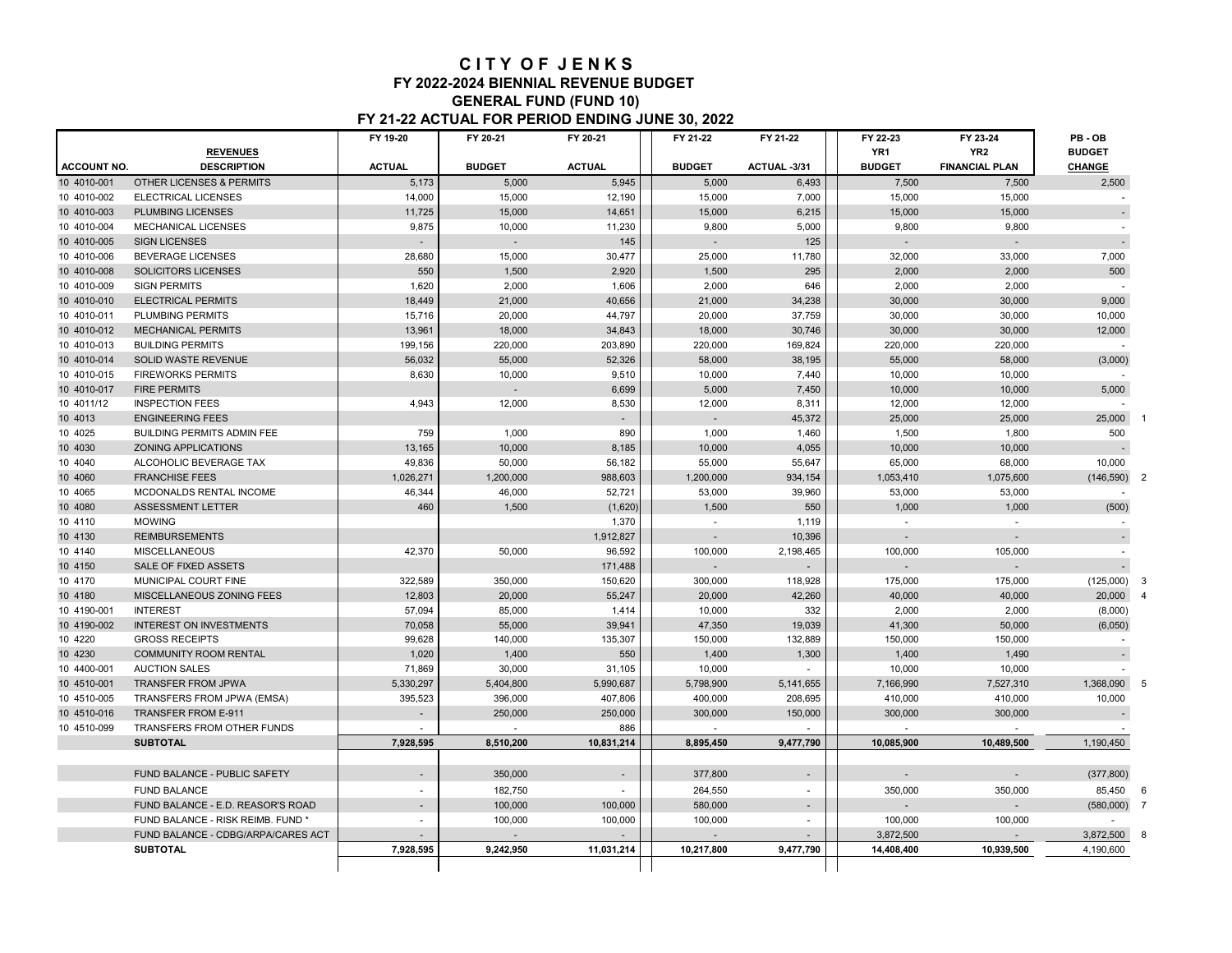| 10 4300 | <b>ECTIONS **</b>       | 7,627,731  | .700,000   | 8,358,673  | 3,100,000  | 7,230,041  | 10,110,000 | 10,620,000 | 2,010,000 |  |
|---------|-------------------------|------------|------------|------------|------------|------------|------------|------------|-----------|--|
| 10 4350 | USE TAX COLLECTIONS *** | ,703,085   | ,900,000   | 2.274.797  | 2,200,000  | 896,397    | 2,620,000  | 2,750,000  | 420,000   |  |
|         | <b>TOTALS</b>           | 17,259,411 | 18,842,950 | 21.664.684 | 20,517,800 | 18,604,227 | 27,138,400 | 24,309,500 | 6,620,600 |  |

\* Transfer to Insurance & Cash Reimbursement

\*\* Includes Sales Tax Transfer to JPWA & Jenks Vision Fund

\*\*\* Use Tax Transfer to JPWA

|                    |                               | FY 19-20      | FY 20-21      | FY 20-21      | FY 21-22      | FY 21-22     | FY 22-23        | FY 23-24              |               |        |
|--------------------|-------------------------------|---------------|---------------|---------------|---------------|--------------|-----------------|-----------------------|---------------|--------|
|                    | <b>EXPENSES</b>               |               |               |               |               |              | YR <sub>1</sub> | YR <sub>2</sub>       | <b>BUDGET</b> |        |
| <b>ACCOUNT NO.</b> | <b>DESCRIPTION</b>            | <b>ACTUAL</b> | <b>BUDGET</b> | <b>ACTUAL</b> | <b>BUDGET</b> | ACTUAL -3/31 | <b>BUDGET</b>   | <b>FINANCIAL PLAN</b> | <b>CHANGE</b> |        |
|                    |                               |               |               |               |               |              |                 |                       |               |        |
| 211                | <b>CITY MANAGER</b>           | 208,565       | 223,400       | 213,873       | 225,100       | 171,787      | 299.900         | 310,400               | 74,800 11     |        |
| 212                | <b>CITY CLERK</b>             | 240,757       | 287,800       | 255,611       | 292,300       | 215,039      | 300,400         | 311,300               | 8,100 12      |        |
| 213                | <b>CITY TREASURY</b>          | 77,655        | 86,800        | 111,368       | 88,800        | 95,950       | 218,900         | 228,500               | 130,100 13    |        |
| 214                | <b>CITY ATTORNEY</b>          | 42,472        | 66,500        | 33,910        | 67,300        | 39,515       | 68,100          | 69,000                |               | 800 14 |
| 216                | PERSONNEL                     | 173,790       | 194,200       | 190,616       | 197,100       | 158,531      | 222,300         | 229,500               | 25,200 15     |        |
| 218                | ADMIN SUPPORT/RECORDS         | 71,213        | 77,000        | 73,330        | 78,600        | 60,592       | 81,600          | 84,400                | 3,000 16      |        |
| 221                | <b>MUNICIPAL COURT</b>        | 81,825        | 89,700        | 81,438        | 91,300        | 69,484       | 91,400          | 95,600                |               | 100 17 |
| 231                | <b>GENERAL GOVERNMENT</b>     | 165,326       | 191,000       | 103,423       | 191,000       | 145,202      | 231,500         | 250,500               | 40,500 18     |        |
| 241                | <b>CITY PLANNER</b>           | 17,762        | 72,400        | 15,207        | 73,700        | 9,364        | 99,500          | 103,700               | 25,800 19     |        |
| 245                | <b>COMMUNITY DEVELOPMENT</b>  | 9,645         | 30,000        | 38,190        | 30,000        | 20,632       | 30,000          | 30,000                |               |        |
| 311                | UNIFORMED PATROL              | 2,520,165     | 2,900,600     | 2,569,664     | 3,038,800     | 2,132,324    | 3,068,500       | 3,179,400             | 29,700 20     |        |
| 315                | <b>POLICE RESERVE</b>         | 219,810       | 245,000       | 173,820       | 251,300       | 181,265      | 276,100         | 278,100               | 24,800 21     |        |
| 321                | <b>CENTRAL DISPATCH</b>       | 430,597       | 568,300       | 434,088       | 583.900       | 327,941      | 625,000         | 644,000               | 41,100 22     |        |
| 331                | <b>CODE ENFORCEMENT</b>       | 58,663        | 76,500        | 61,016        | 76,800        | 50,568       | 79,800          | 82,100                | 3,000 23      |        |
| 411                | <b>FIRE SUPPRESSION</b>       | 2,188,091     | 2,510,900     | 2,341,804     | 2,632,500     | 2,082,212    | 2,963,500       | 3,057,500             | 331,000 24    |        |
| 412                | <b>FIRE VOLUNTEERS</b>        | 40.529        | 69,250        | 55,959        | 70,900        | 19,067       | 74.400          | 76,300                | 3,500 25      |        |
| 512                | PROTECTIVE INSPECTIONS        | 82,528        | 216,200       | 190,692       | 278,600       | 205,597      | 288,400         | 300,400               | 9,800 26      |        |
| 521                | <b>STREET MAINTENANCE</b>     | 280,311       | 439,900       | 378,249       | 465,200       | 375,230      | 576,000         | 625,800               | 110,800 27    |        |
| 522                | <b>GENERAL MAINTENANCE</b>    | 11,435        | 26,700        | 12,177        | 28,000        | 22,539       | 27,000          | 28,500                | $(1,000)$ 28  |        |
| 525                | <b>SMALL CAPITAL PROJECTS</b> |               | $\sim$        | 84,195        |               |              | 3,872,500       |                       | 3,872,500 29  |        |
| 561                | <b>PARKS &amp; GROUNDS</b>    | 372,866       | 562,300       | 370,608       | 580,800       | 323,308      | 607,000         | 640,300               | 26,200 30     |        |
| 562                | ANIMAL CONTROL                | 79,385        | 99,700        | 93,788        | 170,600       | 101,022      | 180,200         | 187,800               | 9,600 31      |        |
|                    | <b>SUBTOTAL</b>               | 7,373,390     | 9,034,150     | 7,883,025     | 9,512,600     | 6,807,169    | 14,282,000      | 10,813,100            | 4,769,400     |        |
|                    |                               |               |               |               |               |              |                 |                       |               |        |
| 5500               | <b>TRANSFERS</b>              | 7,090,947     | 9,808,800     | 10,844,119    | 11,005,200    | 9,763,062    | 12,856,400      | 13,496,400            | 1,851,200 32  |        |
|                    | <b>TOTALS</b>                 | 14,464,337    | 18,842,950    | 18,727,144    | 20,517,800    | 16,570,231   | 27,138,400      | 24,309,500            | 6,620,600     |        |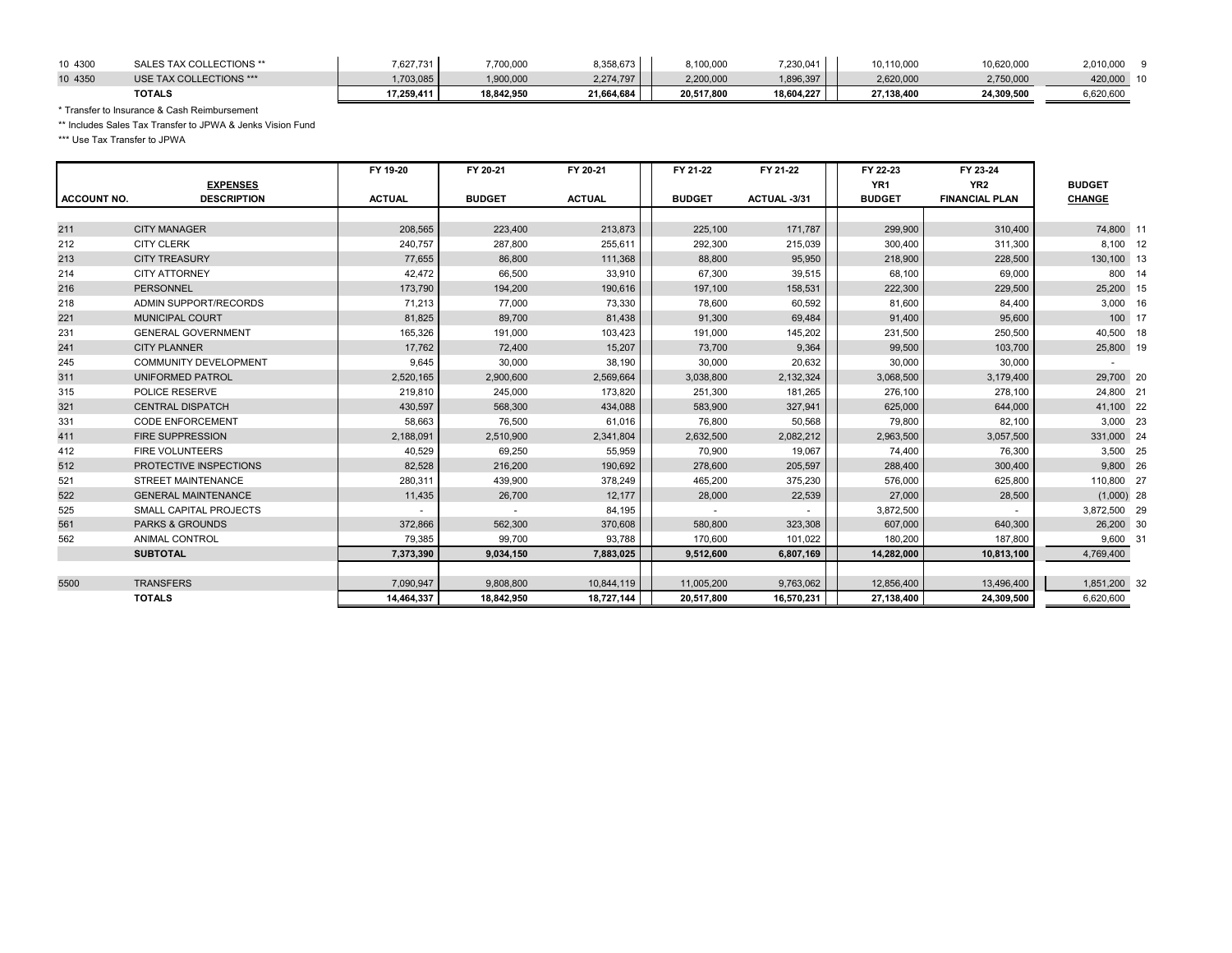#### **FOOTNOTES TO FUND 10**

 includes a large payment of \$30k for fee in-lieu of stormwater detention pond for Dutch Bros developmentIncrease due not budgeting an amount for FY22, we introduced new fees to the Master Fee Schedule and we wanted to wait to see how much revenue would be generated. CY amount

- Decrease based on current fiscal year performance
- Decrease based on current fiscal year performance. Revenue has been impacted by McGirt ruling and COVID-19.
- Increase based on current fiscal year performance

Increase based on the increase in sales and use tax revenue budgets

Combined and decreased based on estimated revenue and expenses

Paid off the payback agreement in FY22

Appropriating funds received from the CARES Act & ARPA to restrict these funds for an allowable project(s) under the ARPA requirements

We estimate a 5% increase over current year to date amounts.

We estimate a 5% increase over current year to date amounts.

Moving one vacant FTE from 50 to 10 and 3% increase in pay.

3% increase in pay and increased subscription costs for Microsoft/Adobe.

Moving one FTE and communications from 50 to 10 and 3% increase in pay. Also, increase in contractual services for Tulsa County and Crawford.

3% increase in pay and increased subscription costs for Microsoft/Adobe and resources for Legal, and removed budget in contingency.

3% increase in pay, increase for HR Director, and increased subscription costs for Microsoft/Adobe.

3% increase in pay and increased subscription costs for Microsoft/Adobe.

3% increase in pay, removed contractual services budget, increased subscription costs for Microsoft/Adobe, added a budget for contingency.

Increase in membership dues, printing & binding and subscription costs for Microsoft/Adobe, added a budget for business and contingency

Change open FTE from range 26 to range 29, increase subscription costs for Microsoft/Adobe, added a budget for travel and printing & binding.

Increase in pay for two FTEs, increase in overtime, subscription costs for Microsoft/Adobe and other communications.

3% increase in base pay, increasing incentive pay, subscription costs for Microsoft/Adobe, and vehicle parts/repairs, moved budget in volunteer expense to vehicle fuel

Upgraded a couple of dispatcher positions to a higher range, 3% increase in base pay, increasing incentive pay, office supplies and subscription costs for Microsoft/Adobe.

3% increase in base pay, increasing incentive pay, subscription costs for Microsoft/Adobe and other costs.

 Added three new Firefighter positions, a new Fire Marshall, CBA increase in base pay, increasing incentive pay, subscription costs for Microsoft/Adobe and other miscellaneous costs. Increase in training and schools for the volunteers, subscription costs for Microsoft/Adobe and reduction in materials and supplies.

3% increase in base pay, increasing incentive pay, subscription costs for Microsoft/Adobe, vehicle expenses, material and supplies, professional services, and a decrease in insurance.

 utilities. 3% increase in base pay, increasing incentive pay, subscription costs for Microsoft/Adobe, vehicle expenses, repairs and maintenance, material and supplies, contractual services and

Decrease in vehicle expenses and increase in materials and supplies.

Appropriating funds received from the CARES Act & ARPA to restrict these funds for an allowable project(s) under the ARPA requirements

3% increase in base pay, increasing incentive pay, subscription costs for Microsoft/Adobe, vehicle expenses, material and supplies, contractual services.

3% increase in base pay, increasing incentive pay, subscription costs for Microsoft/Adobe, vehicle expenses, professional services, and a decrease in miscellaneous expense.

Increase in line with the increase in sales and use tax revenue budgets.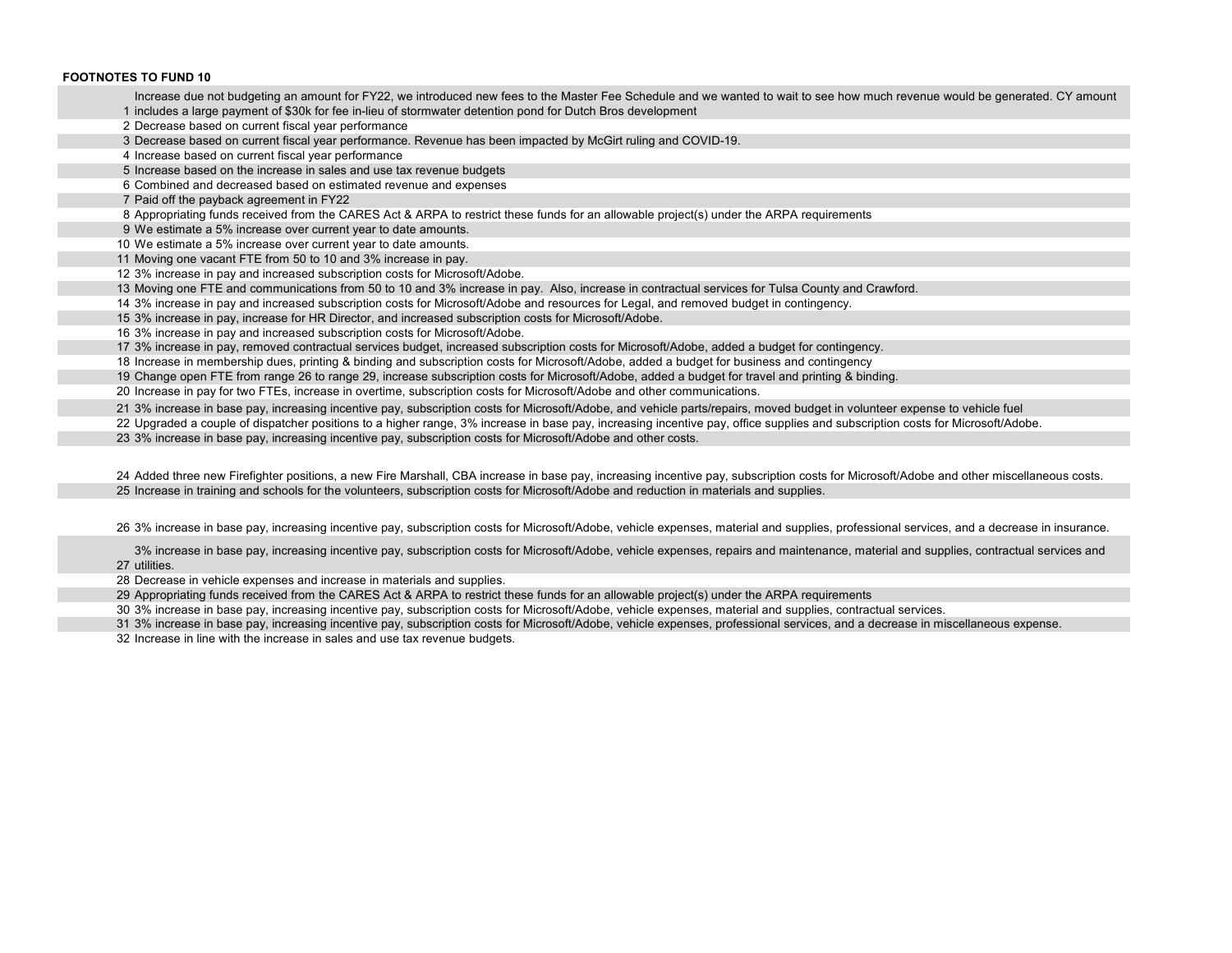#### **CAPITAL OUTLAYS LIST 2022-2024 BIENNIUM CITY OF JENKS**

| <b>FUND</b> | <b>ACCOUNT</b> |              | <b>OBJECT DESCRIPTION</b>                                 | YR1 AMOUNT    | YR2 AMOUNT | <b>JUSTIFICATION</b>                                                                                                                                                                                                                             |
|-------------|----------------|--------------|-----------------------------------------------------------|---------------|------------|--------------------------------------------------------------------------------------------------------------------------------------------------------------------------------------------------------------------------------------------------|
| 12          | 311            | 5399         | <b>Body Cameras</b>                                       | 30,000.00     |            | 30,000,00 INEW SYSTEM VIEVU IS OUT OF BUSINESS                                                                                                                                                                                                   |
| 12          | 311            | 5399         | Handheld Radios (5)                                       | 16,000.00     | $\sim$     |                                                                                                                                                                                                                                                  |
| 12          | 311            | 5399         | Tasers (7)                                                | 11.940.00     | $\sim$     |                                                                                                                                                                                                                                                  |
|             |                |              |                                                           |               |            |                                                                                                                                                                                                                                                  |
| 12          | 311            | 5399         | iPads, stands & car mounts                                | 42,600.00     |            | REPLACE TOUGHBOOKS @ A CHEAPER PRICE/ BETTER RESOLUTION FOR NEW CAD SYSTEM                                                                                                                                                                       |
| 12          | 311            | 5399         | F.A.T.S. Machine                                          | $\sim$        |            | 30,000.00 SCENARIO BASED TRAINING DEVICE                                                                                                                                                                                                         |
| 12          | 311            | 5399         | Handheld Radios (5)                                       | $\omega$      | 16.000.00  |                                                                                                                                                                                                                                                  |
| 12          | 311            | 5399         | Tasers (8)                                                | $\sim$        | 13.650.00  |                                                                                                                                                                                                                                                  |
| 16          | 321            | 5399         | Radio Test Equipment                                      | 82.260.00     | na.        | 8800 SX SEE MEMO (GSA PRICING \$65833.75)                                                                                                                                                                                                        |
| 14          | 411            | 5392         | <b>Station 2 Remodel</b>                                  | 150,000.00    |            | Interior paint, resurface apparatus bay floors, bay ceiling paint maintenance, update furniture                                                                                                                                                  |
|             |                |              |                                                           |               |            |                                                                                                                                                                                                                                                  |
|             |                |              |                                                           |               |            | #2 Command Vehicle--With the addition of a Fire Marshall to the Command Staff we will need an additional command pick-                                                                                                                           |
|             |                |              |                                                           |               |            | up truck. This vehicle will be set up the same as the two newest command trucks with a full LED light package, tri-band<br>radios with a radio in the truck bed, full slide out-for storage of tools and PPE and a command board for large scale |
|             | 411            |              | <b>New Command Vehicle</b>                                |               |            | incidents. See PowerPoint for additional information. \$95,000 estimated cost.                                                                                                                                                                   |
| 14<br>14    | 411            | 5396<br>5396 | Debt service on Fire Vehicles                             | 327,000.00    | 82.000.00  | Last full year on Truck 1 and Engine 1 purchase in YR 1 & Final payments on Engine 1 and Truck 1 in YR2                                                                                                                                          |
|             |                |              |                                                           |               |            |                                                                                                                                                                                                                                                  |
|             |                |              |                                                           |               |            | #7 Debt Service on new Aerial Apparatus and engine--This is a replacement for Truck 2 which is a 2001 E-1 75' aerial.                                                                                                                            |
|             |                |              |                                                           |               |            | NFPA recommends replacing any aerial that is more than 20 years old. The replacement request is for a 100' Mid-mount                                                                                                                             |
|             |                |              |                                                           |               |            | platform ladder. Operating off of a platform is safer, more efficient and less fatiguing than working off of a ladder. The                                                                                                                       |
|             |                |              |                                                           |               |            | estimated cost of the ladder truck is 1.8 million. In addition, we are requesting purchase of a new specialty rescue engine.                                                                                                                     |
|             |                |              |                                                           |               |            | This will be the primary response vehicle from Station 2 and will efficiently hold all of our specialized rescue equipment and                                                                                                                   |
| 14          | 411            | 5396         | Debt Service on Fire Vehicles                             |               |            | 330,000.00 have full fire response capabilities. See PowerPoint for additional information.                                                                                                                                                      |
|             |                |              |                                                           |               |            | #5 Class A Uniforms--Having a formal, Class "A" uniform is an important piece of fire department tradition. These uniforms                                                                                                                       |
|             |                |              |                                                           |               |            | are worn at funerals, promotions, award ceremonies and anywhere else that requires a professional and formal                                                                                                                                     |
|             |                |              |                                                           |               |            | appearance. The class "A" normally consists of a dress coat, pants, badges and brass, a hat, and dress shoes. See                                                                                                                                |
| 14          | 411            | 5399         | <b>Class A Uniforms</b>                                   |               |            | 40,000.00 PowerPoint for additional information.                                                                                                                                                                                                 |
| 14          | 411            | 5399         | Drone                                                     | 8.500.00      |            | 9,000.00 New Drone for Drone team, replace old technology                                                                                                                                                                                        |
| 14          | 411            | 5399         | Handheld portable radios                                  | 75,000.00     |            | Radios for new hires and replacement of old stock (15 @ \$5000 each)                                                                                                                                                                             |
|             |                |              |                                                           |               |            |                                                                                                                                                                                                                                                  |
|             |                |              |                                                           |               |            | #4 ELEGARD CPR Device--Starting in July 2023, the Office of Medical Director will require all fire departments to carry an                                                                                                                       |
|             |                |              |                                                           |               |            | ELEGARD CPR positioning device in all responding units. This device has been proven to provide significant improvement                                                                                                                           |
|             | 411            | 5399         | <b>Medical Equipment</b>                                  | 24.000.00     |            | in cardiac arrest patient outcomes and will be a benefit to the citizens of Jenks. Each unit costs approximately \$8000 and<br>we will need to purchase three for our responding units.                                                          |
| 14<br>14    | 411            | 5399         | <b>PPE</b>                                                | 45,000.00     |            | 45,000.00 PPE for new hires and SCBA cylinder replacements                                                                                                                                                                                       |
| 14          | 411            | 5399         | PPE (for volunteers)                                      | 10,000.00     |            | 10,000.00 PPE for newly certified volunteers.                                                                                                                                                                                                    |
| 24          | 522            | 5393         | Drainage System Master Plan Phase 2 & 3                   | 158,000.00    | $\sim$     | <b>DRAINAGE SYSTEM MASTER PLAN</b>                                                                                                                                                                                                               |
| 27          | 840            | 5393         | South Elm Street Widening Project                         | 14.670.000.00 | $\sim$     | Widen Elm Street to 5-lanes from 111th Street to 131st Street and reconfigure the intersection at Elm St & 131st Street.                                                                                                                         |
| 27          | 860            | 5393         | Main Street Improvements Project                          | 880,000.00    |            | Improve roadway and drainage from Date Street to east of Railroad.                                                                                                                                                                               |
| 30          | 521            | 5393         | <b>Traffic Signals</b>                                    | 25,000.00     |            | 27,500.00 For maintenance, installs, and repairs to traffic signals                                                                                                                                                                              |
| 30          | 521            | 5393         | <b>Guard Rails</b>                                        | 50,000.00     | 52,500.00  | For maintenance, installs, and repairs to quard rails on city streets                                                                                                                                                                            |
| 30          | 521            | 5393         | Misc. street repairs                                      | 100.000.00    |            | 100,000.00 For maintenance, installs, and repairs on city streets                                                                                                                                                                                |
| 30          | 521            | 5393         | Radar Traffic Signalization Project                       | 680,000.00    |            | Update traffic signals at 10 intersections - local funds = \$180k & Federal CMAQ grant = \$500k                                                                                                                                                  |
| 32          | 866            | 5393         | Elwood Ave (111th Street to 96th Street)                  | 636,000.00    |            |                                                                                                                                                                                                                                                  |
| 33          | 750            | 5393         | 1st Street from AQ Place to AQ Drive - Overlay            | 300,000.00    |            | 1ST ST: AQUARIUM PLACE - AQUARIUM DRIVE                                                                                                                                                                                                          |
| 33          | 750            | 5393         | 7th Street from AQ Place to AQ Drive - Overlay            | 300.000.00    |            | 7TH ST: AQUARIUM PLACE - AQUARIUM DRIVE                                                                                                                                                                                                          |
| 33          | 750            | 5393         | Elm Street Sidewalk (K Place to B Street)                 | 50,000.00     |            | 375,000.00 Design - YR1 & Construction - YR2                                                                                                                                                                                                     |
| 33          | 750            | 5393         | Sidewalk - Aquarium Drive/101st Street (Elm to Park West) | 225,000.00    |            |                                                                                                                                                                                                                                                  |
| 33          | 750            | 5393         | Trail Connection to RiverWalk Crossing                    | 100.000.00    |            | 1,410,000.00 Design - YR1 & Construction - YR2                                                                                                                                                                                                   |
| 33          | 750            | 5393         | Flood Wall and Riverbank Stabilization                    | 100.000.00    |            | 1.940.000.00 Design - YR1 & Construction - YR2                                                                                                                                                                                                   |
| 45          | 561            | 5392         | Landscaping & Beautification Projects                     | 40.000.00     |            | 40,000.00 City Hall, Fire Station 2 & downtown flowers/mulch                                                                                                                                                                                     |
| 45          | 561            | 5392         | Playground Equipment Upgrades                             | 125,000.00    |            | 125,000.00 New equipment for kids (slides, swings)                                                                                                                                                                                               |
| 45          | 561            | 5392         | Neighborhood Streetscaping                                | 25,000.00     | 25,000.00  |                                                                                                                                                                                                                                                  |
| 45          | 561            | 5392         | Nature Park Design - 106th Street                         | 100,000.00    | $\sim$     |                                                                                                                                                                                                                                                  |
|             |                |              |                                                           |               |            |                                                                                                                                                                                                                                                  |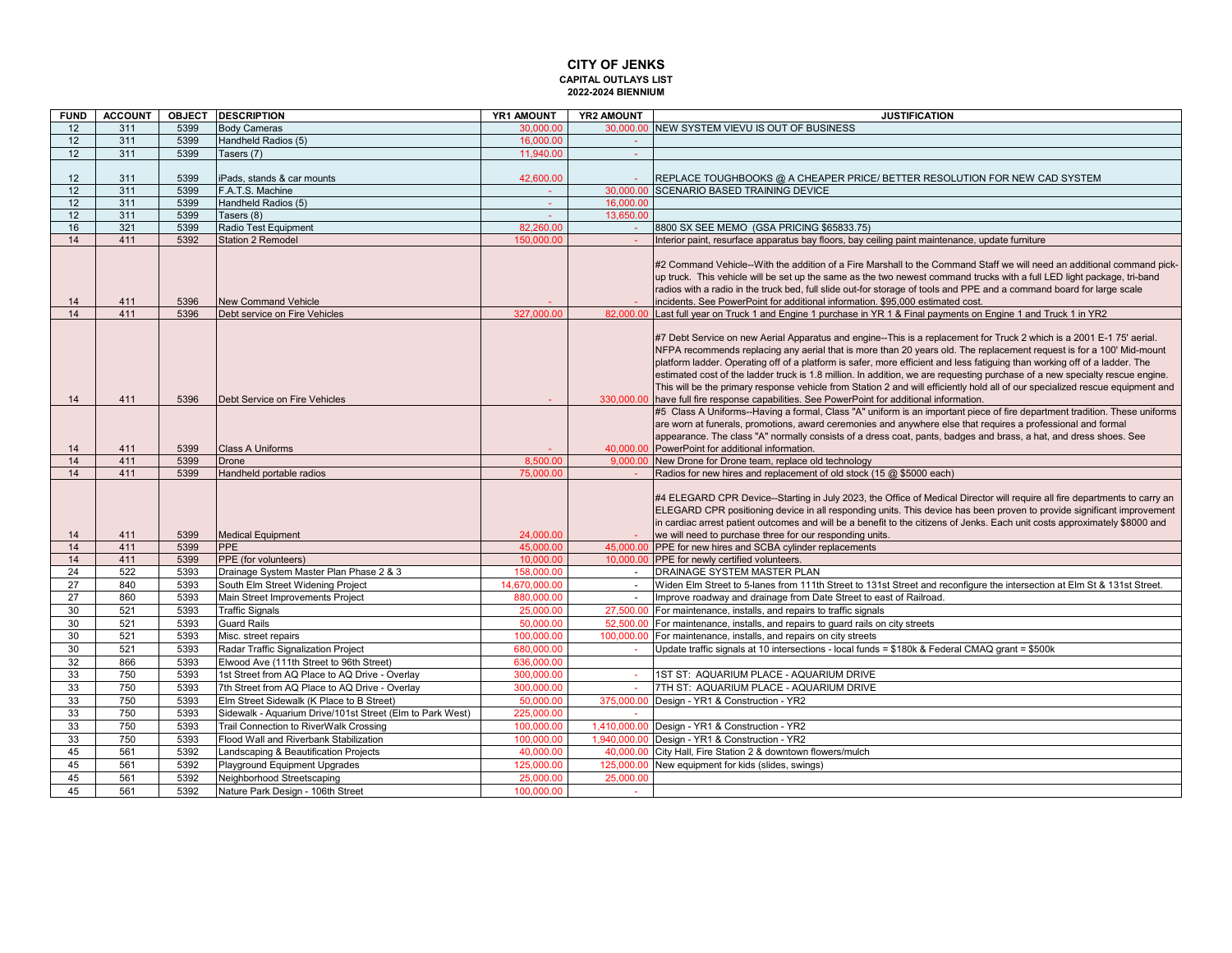### **C I T Y O F J E N K S FY 2022-2024 BIENNIAL REVENUE & EXPENSE BUDGET SPECIAL FUNDS FY 21-22 ACTUAL FOR PERIOD ENDING JUNE 30, 2022**

|                    |                                        | FY 19-20      | FY 20-21       | FY 20-21                 | FY 21-22       | FY 21-22    | FY 22-23        | FY 23-24              | PB-OB                       |
|--------------------|----------------------------------------|---------------|----------------|--------------------------|----------------|-------------|-----------------|-----------------------|-----------------------------|
|                    | <b>REVENUES</b>                        |               |                |                          |                |             | YR <sub>1</sub> | YR <sub>2</sub>       | <b>BUDGET</b>               |
| <b>ACCOUNT NO.</b> | <b>DESCRIPTION</b>                     | <b>ACTUAL</b> | <b>BUDGET</b>  | <b>ACTUAL</b>            | <b>BUDGET</b>  | ACTUAL-3/31 | <b>BUDGET</b>   | <b>FINANCIAL PLAN</b> | <b>CHANGE</b>               |
| $21 - 242$         | <b>ECONOMIC DEVELOPMENT</b>            | 160,354       | 500,000        | 109,986                  | 605,000        | 586,986     |                 |                       | (605,000)                   |
| 21-242             | <b>ECONOMIC DEVELOPMENT</b>            |               | 500.000        |                          | 500,000        |             |                 |                       | $\overline{2}$<br>(500,000) |
| 23-242             | <b>ACCOMMODATIONS &amp; TAX</b>        | 129,062       | 100,000        | 52,733                   | 100,000        | 50,318      | 100,000.00      | 101.000.00            |                             |
| 23-242             | <b>ACCOMMODATIONS &amp; TAX</b>        | 129,062       | 100,000        | 139,000                  | 100,000        | 98,456      | 100,000.00      | 100,000.00            |                             |
| 26-255             | 2006 G.O. BOND                         | 14,305        | $\blacksquare$ | 3,840                    |                | 20          |                 | $\blacksquare$        |                             |
| 26-255             | 2006 G.O. BOND                         |               |                |                          |                |             |                 |                       |                             |
| 12-311             | <b>POLICE VEHICLE FUND</b>             | 238,951       |                | $\boldsymbol{4}$         | $\overline{a}$ | 10,001      | 100,540.00      | 89,650.00             | 100,540                     |
| 12-311             | POLICE VEHICLE FUND                    | 241,795       |                | 5,279                    |                |             | 100,540.00      | 89,650.00             | 100,540                     |
| 31-317             | POLICE GENERAL RECEIPTS                | 12,884        | 5,000          |                          | 5.000          |             |                 |                       | (5,000)                     |
| 31-317             | POLICE GENERAL RECEIPTS                | 18,880        |                |                          |                |             |                 |                       | 10                          |
| 14-411             | FIRE VEHICLES & EQUIPMENT FUND         | 740,245       | 526,300        | 585,076                  | 351,300        | 225,029     | 639,500.00      | 516,000.00            | 288,200<br>11               |
| 14-411             | FIRE VEHICLES & EQUIPMENT FUND         | 466,832       | 525,000        | 375,892                  | 350,000        | 326,709     | 639,500.00      | 516,000.00            | 12<br>289,500               |
| 16-321             | E-911 CENTRAL DISPATCH                 | 244,633       | 396,500        | 203,191                  | 503,800        | 151,988     | 504,260.00      | 442,880.00            | 13<br>460                   |
| 16-XFER            | E-911 - TRANSFER                       |               | 250,000        | 250,000                  | 300,000        | 150,000     | 300.000.00      | 300,000.00            | 14                          |
| 16-321             | E-911 CENTRAL DISPATCH                 | 238,706       | 120,000        | 83,394                   | 177,000        | 131,464     | 204,260.00      | 142,880.00            | 15<br>27,260                |
| 16-514             | E-911 TECH & COMMUNICATIONS            | 5,927         | 26,500         | 450                      | 26,800         | 5,847       |                 |                       | 16<br>(26, 800)             |
| 30-521             | STREET & ALLEY STREET MAINTENANCE      | 177,641       | 159,000        | 215,305                  | 159,000        | 187,547     | 935,000.00      | 265,000.00            | 776,000<br>17               |
| 30-521             | STREET & ALLEY STREET MAINTENANCE      | 53,884        | 150,000        | 88,368                   | 150,000        | 99,386      | 935,000.00      | 265,000.00            | 18<br>785,000               |
| 32-521             | 2014 G.O. BOND                         | 342,982       | 1,800,000      | 33,384                   | 350,000        | 7,857       | 736,000.00      | 21,000.00             | 386,000<br>19               |
| 32-521             | <b>STREET MAINTENANCE</b>              |               | 425,000        | 20,110                   | $\sim$         |             |                 |                       | 20<br>÷.                    |
| 32-775             | <b>OTA TURNPIKE</b>                    | 651,831       | 200,000        | 87,030                   | 100.000        | ε           | 100.000.00      |                       | 21                          |
| 32-844             | <b>SEWER INFRASTRUCTURE</b>            |               | 1,175,000      |                          | 250,000        | 172,735     |                 |                       | $(250,000)$ 22              |
| 32-866             | ELWOOD AVE/111TH-MAIN                  |               |                |                          | ÷.             |             | 636,000.00      |                       | 23<br>636,000               |
| 24-522             | 2010 G.O. BOND                         | 43,464        | 250,000        | 13,648                   | 250,000        | 89          | 158,000.00      | 500.00                | (92,000)<br>24              |
| 24-522             | 2010 G.O. BOND STORMWATER DESIGN       |               | 250,000        |                          | 250,000        | 92,808      | 158,000.00      |                       | 25<br>(92,000)              |
| 45-561             | <b>PARKS &amp; RECREATION</b>          | 177,641       | 115,000        | 108,610                  | 115,000        | 57,722      | 290,000.00      | 190,000.00            | 26<br>175,000               |
| 45-561             | <b>PARKS &amp; RECREATION</b>          | 81,016        | 115,000        | 10,682                   | 115,000        | 20,169      | 290.000.00      | 190,000.00            | 27<br>175,000               |
| 11-611             | <b>DEBT SERVICE</b>                    | 2,907,915     | 4,906,000      | 2,775,633                | 4,817,000      | 3,241,193   | 4,145,000.00    | 3,835,000.00          | 28<br>(672,000)             |
| 11-611             | <b>DEBT SERVICE</b>                    | 2,970,494     | 4,906,000      | 2,897,325                | 4,817,000      | 2,499,794   | 4,145,000.00    | 3,835,000.00          | 29<br>(672,000)             |
| 33-750             | <b>JENKS VISION TAX FUND</b>           | 1,494,499     | 2,835,000      | 1,648,111                | 2,350,000      | 1,414,205   | 1,974,150.00    | 3,725,000.00          | 30<br>(375, 850)            |
| 33-750             | <b>JENKS VISION TAX FUND</b>           |               | 2,835,000      | 445,357                  | 2,350,000      | 170,486     | 1,075,000.00    | 3,725,000.00          | 31<br>(1, 275, 000)         |
| 38-780             | <b>TIF #2</b>                          |               | 100,000        |                          | 100,000        | 97,820      | 200,000.00      | 250,000.00            | 32<br>100,000               |
| 38-780             | <b>TIF #2</b>                          | 467           | 100,000        | 69,962                   | 100,000        | 101,558     | 200,000.00      | 250,000.00            | 33<br>100,000               |
| 34-790             | <b>TIF #3</b>                          | 434,465       | 601,000        | 342,560                  | 601,000        | 309,382     | 600,000.00      | 600,000.00            | 34<br>(1,000)               |
| 34-790             | <b>TIF #3</b>                          | 434,465       | 600.000        | 370,316                  | 600.000        | 99,947      | 600,000.00      | 600.000.00            | 35                          |
| 35-795             | <b>TIF #4</b>                          | 19,834        | 120,000        | 85,047                   | 120,000        | 109,676     | 175,000.00      | 175,000.00            | 55,000<br>36                |
| 35-795             | <b>TIF #4</b>                          | 91,645        | 120,000        | 99,102                   | 120,000        | 39,171      | 175,000.00      | 175,000.00            | 37<br>55,000                |
| 61-801             | <b>INSURANCE &amp; RISK MANAGEMENT</b> | 129,079       | 300,000        | 104,392                  | 300,000        | 50,035      | 300,000.00      | 300,000.00            | 38<br>$\sim$                |
| 61-801             | <b>INSURANCE &amp; RISK MANAGEMENT</b> | 97,918        | 300,000        | 78,714                   | 300,000        | 93,470      | 300,000.00      | 300,000.00            | 39                          |
| 27                 | 2020 G.O. BOND                         | ٠             | $\blacksquare$ | 20,999,104               | 19,300,000     | 842         | 15,550,000.00   | 1,000.00              | 40<br>(3,750,000)           |
| 27-840             | SOUTH ELM ST. WIDENING                 |               |                | 178,984                  | 15,500,000     | 871,178     | 14,670,000.00   |                       | 41<br>(830,000)             |
| 27-860             | <b>MAIN STREET IMPROVEMENT</b>         |               |                | 111,071                  | 800,000        |             | 880,000.00      |                       | 42<br>80,000                |
| 27-861             | 91ST - 96TH AND ELWOOD                 |               |                |                          | 1,000,000      |             |                 |                       | $(1,000,000)$ 43            |
| 27-862             | 111TH - 121ST AND ELWOOD               |               |                | $\overline{\phantom{a}}$ | 1,000,000      |             |                 |                       | (1,000,000)<br>44           |
| 27-867             | 106TH STREET DESIGN                    |               |                | ٠                        | 1,000,000      | 937,320     |                 |                       | 45<br>(1,000,000)           |
| 85                 | <b>MUNICIPAL COURT</b>                 |               |                | 131                      | 5,000          |             |                 |                       | 46<br>(5,000)               |
| 85                 | <b>MUNICIPAL COURT</b>                 |               |                | ÷.                       | 5,000          |             |                 |                       | $(5,000)$ 47                |
|                    |                                        |               |                |                          |                |             |                 |                       |                             |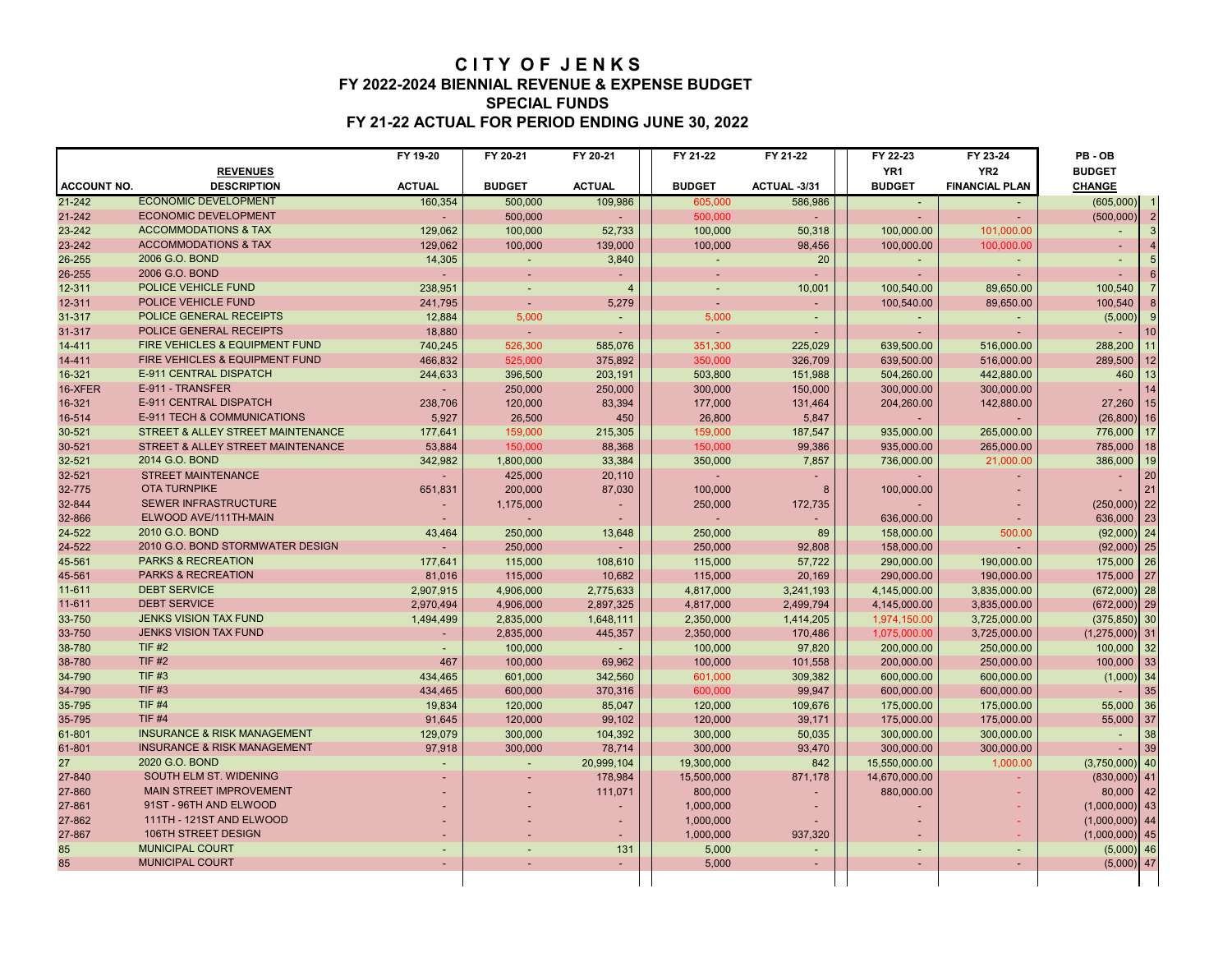| <b>TOTAL REVENUE</b>                                                                                                                                                                                                                                      | 7,267,954.73 | 12,713,800.00 | 27,280,751.71 | 30,032,100.00 | 6,500,709.54 | 26,407,450.00 | 10,512,030.00 | (3,624,650.00) |
|-----------------------------------------------------------------------------------------------------------------------------------------------------------------------------------------------------------------------------------------------------------|--------------|---------------|---------------|---------------|--------------|---------------|---------------|----------------|
| <b>TOTAL EXPENSES</b>                                                                                                                                                                                                                                     | 5,482,922.01 | 12,697,500.00 | 5,311,036.42  | 29,910,800.00 | 5,910,504.67 | 25,508,300.00 | 10,488,530.00 | (4,402,500.00) |
| FOOTNOTES TO CITY SPECIAL FUNDS                                                                                                                                                                                                                           |              |               |               |               |              |               |               |                |
| 1 Council approved to close this fund and transfer the fund balance to fund JEDA (Fund 80)                                                                                                                                                                |              |               |               |               |              |               |               |                |
| 2 Council approved to close this fund and transfer the fund balance to fund JEDA (Fund 80)                                                                                                                                                                |              |               |               |               |              |               |               |                |
| 3 Revenue is provided by Accommodation Taxes, Earned Interest, and Fund Balance<br>4 Expense is a \$100K Contingency budget, previously used to fund Boomfest fireworks show                                                                              |              |               |               |               |              |               |               |                |
| 5 No budget for FY23/FY24.                                                                                                                                                                                                                                |              |               |               |               |              |               |               |                |
| 6 No budget for FY23/FY24. - No anticipated expenditures                                                                                                                                                                                                  |              |               |               |               |              |               |               |                |
| 7 Revenue is a Transfer from One Cent Capital (Fund 53)                                                                                                                                                                                                   |              |               |               |               |              |               |               |                |
| 8 Refer to Capital Outlays List                                                                                                                                                                                                                           |              |               |               |               |              |               |               |                |
| 9 No budget for FY23/FY24.                                                                                                                                                                                                                                |              |               |               |               |              |               |               |                |
| 10 No budget for FY23/FY24. - No anticipated expenditures - Stopped using Juvenile Fund funds for operating expenses                                                                                                                                      |              |               |               |               |              |               |               |                |
| 11 Revenue is a Transfer From One Cent Capital to cover anticipated capital expenditures, Earned Interest                                                                                                                                                 |              |               |               |               |              |               |               |                |
| 12 Refer to Capital Outlays List                                                                                                                                                                                                                          |              |               |               |               |              |               |               |                |
| 13 Revenue is E-911 Fees, Earned Interest, Fund Balance                                                                                                                                                                                                   |              |               |               |               |              |               |               |                |
| 14 Transfer to City General Fund to help pay for Dispatch salaries                                                                                                                                                                                        |              |               |               |               |              |               |               |                |
| 15 Minor decrease in Maintenance & Operations expenses, increase for Capital Outlay - Radio Test Equipment                                                                                                                                                |              |               |               |               |              |               |               |                |
| 16 Removed budget for this account within this fund                                                                                                                                                                                                       |              |               |               |               |              |               |               |                |
| 17 Revenue is from Gasoline Excise Tax and Motor Vehicle Tax, Earned Interest, Fund Balance, and a \$500,000 expense reimbursement grant from CMAQ program for traffic signal upgrades                                                                    |              |               |               |               |              |               |               |                |
| Increase repairs and maintenance, refer to Capital Outlays list (traffic signals, guard rails and other street repairs). YR1 includes full expense amount for radar traffic signalization project, expense is partially offset<br>18 federal grant (CMAQ) |              |               |               |               |              |               |               |                |
| 19 Revenue is Fund Balance, Earned Interest                                                                                                                                                                                                               |              |               |               |               |              |               |               |                |
| 20 No budget for FY23/FY24.                                                                                                                                                                                                                               |              |               |               |               |              |               |               |                |
| 21 Legal fees - Sparkman case, Wallace Engineering                                                                                                                                                                                                        |              |               |               |               |              |               |               |                |
| 22 No budget for FY23/FY24.                                                                                                                                                                                                                               |              |               |               |               |              |               |               |                |
| 23 Refer to Capital Outlays List - (Elwood Ave from 111th Street to 96th Street)                                                                                                                                                                          |              |               |               |               |              |               |               |                |
| 24 Revenue is Fund Balance, Earned Interest                                                                                                                                                                                                               |              |               |               |               |              |               |               |                |
| 25 Refer to Capital Outlays List - (Drainage System Master Plan - Phase 2 & 3)                                                                                                                                                                            |              |               |               |               |              |               |               |                |
| 26 Revenue is building permits, Fund Balance                                                                                                                                                                                                              |              |               |               |               |              |               |               |                |
| 27 Refer to Capital Outlays List - (Landscaping, playground equipment, streetscaping, nature park design)                                                                                                                                                 |              |               |               |               |              |               |               |                |
| 28 Revenue is Ad Valorem Taxes and Earned Interest                                                                                                                                                                                                        |              |               |               |               |              |               |               |                |
| 29 Annual Debt Service for G.O. Bonds                                                                                                                                                                                                                     |              |               |               |               |              |               |               |                |
| 30 Revenue is Sales and Use Taxes (\$0.55 from our tax rate), Earned Interest                                                                                                                                                                             |              |               |               |               |              |               |               |                |
| 31 Refer to Capital Outlays List - (1st & 7th St. overlays, Elm St. Sidewalk, Sidewalk (AQ Dr.-101st - Elm to Park West), Trail connection to RiverWalk Crossing, Floodwall/Riverbank Stabilization                                                       |              |               |               |               |              |               |               |                |
| 32 Revenue is Ad Valorem Taxes.                                                                                                                                                                                                                           |              |               |               |               |              |               |               |                |
| 33 Ad Valorem Reimbursements to Developers & Taxing Entities                                                                                                                                                                                              |              |               |               |               |              |               |               |                |
| 34 Revenue is Ad Valorem Taxes.                                                                                                                                                                                                                           |              |               |               |               |              |               |               |                |
| 35 Ad Valorem Reimbursements to Developers & Taxing Entities                                                                                                                                                                                              |              |               |               |               |              |               |               |                |
| 36 Revenue is Ad Valorem Taxes.                                                                                                                                                                                                                           |              |               |               |               |              |               |               |                |
| 37 Ad Valorem Reimbursements to Developers & Taxing Entities                                                                                                                                                                                              |              |               |               |               |              |               |               |                |
| 38 Revenue is Transfer from General Fund, Earned Interest, Fund Balance                                                                                                                                                                                   |              |               |               |               |              |               |               |                |
| 39 Health Insurance Deductible Reimbursement, contingency budget                                                                                                                                                                                          |              |               |               |               |              |               |               |                |
| 40 Revenue is Earned Interest, Fund Balance                                                                                                                                                                                                               |              |               |               |               |              |               |               |                |
| 41 Refer to Capital Outlays List - (South Elm St. Widening)                                                                                                                                                                                               |              |               |               |               |              |               |               |                |
| 42 Refer to Capital Outlays List - (Main Street Improvement)                                                                                                                                                                                              |              |               |               |               |              |               |               |                |
| 43 No budget needed for FY23/FY24.                                                                                                                                                                                                                        |              |               |               |               |              |               |               |                |
| 44 No budget needed for FY23/FY24.                                                                                                                                                                                                                        |              |               |               |               |              |               |               |                |
| 45 No budget needed for FY23/FY24.                                                                                                                                                                                                                        |              |               |               |               |              |               |               |                |
| 46 No budget needed for FY23/FY24.                                                                                                                                                                                                                        |              |               |               |               |              |               |               |                |
| 47 No budget needed for FY23/FY24.                                                                                                                                                                                                                        |              |               |               |               |              |               |               |                |
|                                                                                                                                                                                                                                                           |              |               |               |               |              |               |               |                |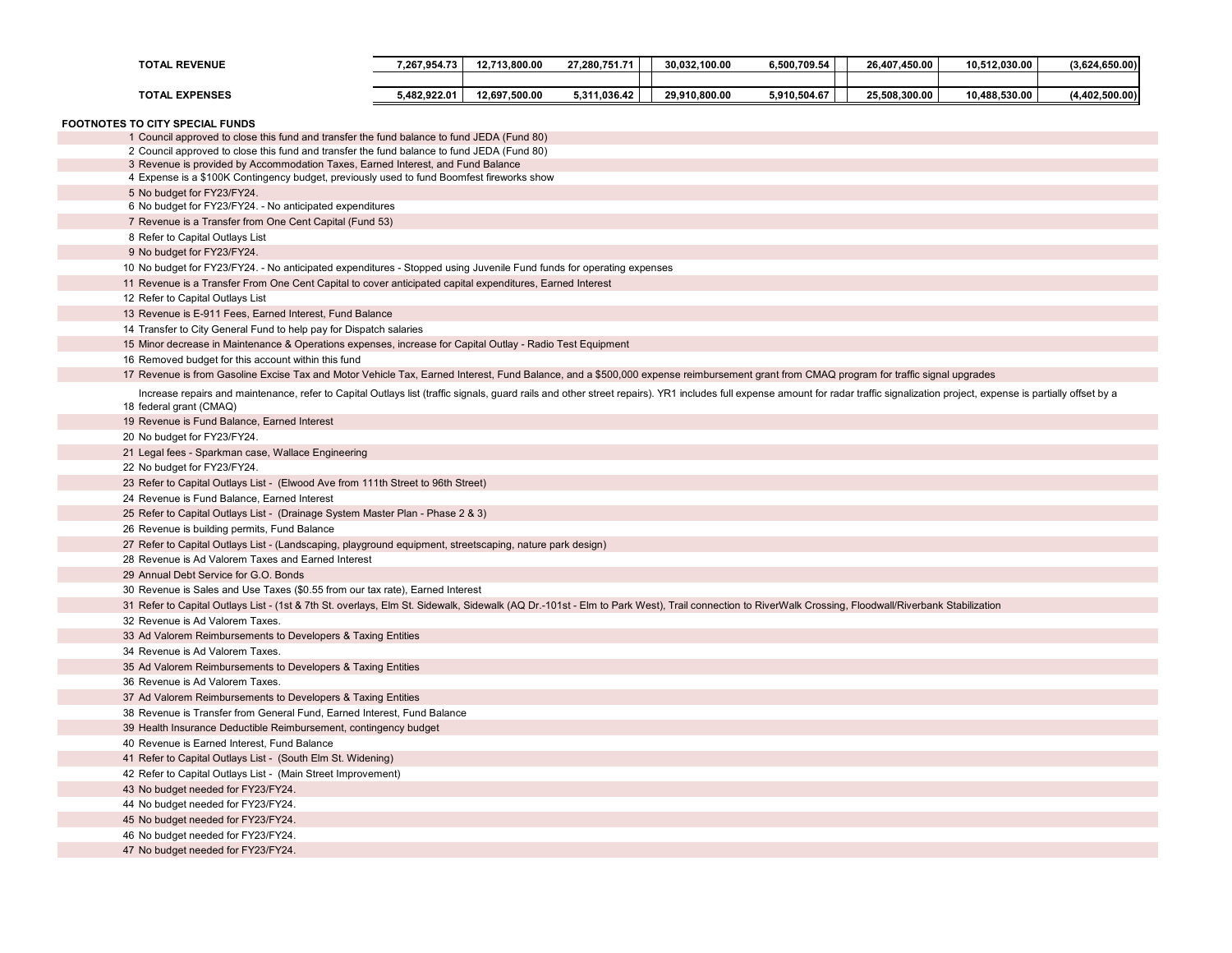

**CITY OF JENKS**<br>211 NORTH ELM STREET • P.O. BOX 2007<br>JENKS, OKLAHOMA 74037-2007<br>PHONE (918) 299-5883 • FAX (918) 299-4489

## **MASTER FEE SCHEDULE**

#### **RESIDENTIAL BUILDING PERMIT FEES - New Construction and Remodel**

| <b>Residential Building Permit Fees</b>                                                                 | As of July 1, 2022                                                                                                                                                                                    | <b>Prior</b> | <b>Increase</b> |        |
|---------------------------------------------------------------------------------------------------------|-------------------------------------------------------------------------------------------------------------------------------------------------------------------------------------------------------|--------------|-----------------|--------|
| <b>Total Estimated Value</b>                                                                            |                                                                                                                                                                                                       |              |                 |        |
| \$1,000,00 to \$40,000,00                                                                               | \$100.00                                                                                                                                                                                              |              |                 |        |
| \$10,000.01 to \$100,000.00                                                                             | 0.25% of estimated construction costs.                                                                                                                                                                |              |                 |        |
|                                                                                                         |                                                                                                                                                                                                       |              |                 |        |
| \$100,000.01 and more                                                                                   | 0.25% of estimated construction costs up to \$100,000.00 and 0.125% of estimated construction exceeding \$100,000.00.                                                                                 |              |                 |        |
| Minimum estimated construction costs for Single Family                                                  | \$100.00 per square foot of living area and \$80.00 per square foot for garage.                                                                                                                       |              |                 |        |
| Minimum estimated construction costs for Multiple Family Residential                                    | \$120.00 per square foot.                                                                                                                                                                             |              |                 |        |
| <b>Recreational Development Fee</b>                                                                     | .5250.00/dwelling unit, mobile home lot or space; \$500.00/duplex lot; \$250.00/multifamily lots, PUDs                                                                                                |              |                 |        |
| Plan Review Fee, Residential                                                                            | \$100.00                                                                                                                                                                                              |              |                 |        |
| Plan Review Fee, Residential Swimming Pool                                                              | \$200.00                                                                                                                                                                                              | \$ 100.00 \$ |                 | 100.00 |
| Inspection / Re-Inspect Fees per trip                                                                   | \$50.00                                                                                                                                                                                               |              |                 |        |
|                                                                                                         | \$75.00 for valuation up to \$100,000.00 of estimated construction costs, increases by 25% per every \$250.00 increase to                                                                             |              |                 |        |
| Mechanical Permit (Residential)                                                                         | Building Permit Fee for structure estimated in value above \$100,000.00                                                                                                                               |              |                 |        |
|                                                                                                         | \$75.00 for valuation up to \$100,000.00 of estimated construction costs, increases by 25% per every \$250.00 increase to                                                                             |              |                 |        |
| Electrical Permit (Residential)                                                                         | Building Permit Fee for structure estimated in value above \$100,000.01                                                                                                                               |              |                 |        |
|                                                                                                         | \$75.00 for valuation up to \$100,000.00 of estimated construction costs, increases by 25% per every \$250.00 increase to                                                                             |              |                 |        |
| Plumbing Permit (Residential)                                                                           | Building Permit Fee for structure estimated in value above \$100,000.02                                                                                                                               |              |                 |        |
| Oklahoma Uniform Building Code Fee (remitted to State)                                                  | \$4.00 per permit                                                                                                                                                                                     |              |                 |        |
| Administrative Fee for remitting fee to State                                                           | \$0.50 per permit                                                                                                                                                                                     |              |                 |        |
| <b>Commercial Building Permit Fees</b>                                                                  | As of July 1, 2022                                                                                                                                                                                    | Prior        | Increase        |        |
| <b>Total Estimated Value</b>                                                                            |                                                                                                                                                                                                       |              |                 |        |
| Minimum Permit Fee                                                                                      | \$200.00                                                                                                                                                                                              |              |                 |        |
| Less than \$200,000.00                                                                                  | 0.25% of estimated construction costs.                                                                                                                                                                |              |                 |        |
|                                                                                                         |                                                                                                                                                                                                       |              |                 |        |
| \$200,000.01 and more                                                                                   | 0.25% of estimated construction costs up to \$200,000.00 and 0.125% of estimated construction exceeding \$200,000.00.                                                                                 |              |                 |        |
| Minimum estimated construction costs for Commercial Construction                                        | \$120.00 per square foot.                                                                                                                                                                             |              |                 |        |
|                                                                                                         | \$150.00 for valuation up to \$200,000.00 of estimated construction costs, increase by 25% per every \$500.00 increase to                                                                             |              |                 |        |
| <b>Mechanical Permit (Commercial)</b>                                                                   | Building Permit Fee for structure estimated in value above \$200.000.00<br>\$150.00 for valuation up to \$200,000.00 of estimated construction costs, increase by 50% per every \$500.00 increase to  |              |                 |        |
|                                                                                                         |                                                                                                                                                                                                       |              |                 |        |
| Electrical Permit (Commercial)                                                                          | Building Permit Fee for structure estimated in value above \$200,000.00.<br>\$150.00 for valuation up to \$200,000.00 of estimated construction costs, increase by 25% per every \$500.00 increase to |              |                 |        |
| Plumbing Permit (Commercial)                                                                            |                                                                                                                                                                                                       |              |                 |        |
|                                                                                                         | Building Permit Fee for structure estimated in value above \$200,000.00.                                                                                                                              |              |                 |        |
| Fire Inspection Fees, Commercial                                                                        |                                                                                                                                                                                                       |              |                 |        |
| \$200,000.00 OR LESS                                                                                    | \$150.00                                                                                                                                                                                              |              |                 |        |
| \$200,000.01 and more<br>Inspection / Re-Inspect Fees per trip                                          | Fee increases 50% per every \$500 increase to Building Permit Fee for a structure estimated in value above \$200.<br>\$50.00 per trip.                                                                |              |                 |        |
| Plan Review Fee                                                                                         | \$50.00 per department.                                                                                                                                                                               |              |                 |        |
|                                                                                                         | \$4.00 per permit                                                                                                                                                                                     |              |                 |        |
| Oklahoma Uniform Building Code Fee (remitted to State)<br>Administrative Fee for remitting fee to State | \$0.50 per permit                                                                                                                                                                                     |              |                 |        |
| Mechanical, Electrical, Plumbing Fees (MEP);                                                            | As of July 1, 2022                                                                                                                                                                                    | Prior        | <b>Increase</b> |        |
| Mechanical Permit (Small Job)                                                                           | \$85.00 per job                                                                                                                                                                                       | 75.00 \$     |                 | 10.00  |
| Electrical Permit (Small Jobs)                                                                          | \$85.00 per job                                                                                                                                                                                       | 75.00%       |                 | 10.00  |
| Plumbing Permit (Small Jobs)                                                                            | \$85.00 per job                                                                                                                                                                                       | 75.00 \$     |                 | 10.00  |
| Sewer Tap                                                                                               | \$200.00                                                                                                                                                                                              |              |                 |        |
| Contractor Installed:                                                                                   |                                                                                                                                                                                                       |              |                 |        |
| Water Tap, 3/4"                                                                                         | \$460.00                                                                                                                                                                                              |              |                 |        |
| Water Tap, 1'                                                                                           | \$515.00                                                                                                                                                                                              |              |                 |        |
| Water Tap. 2'                                                                                           | \$1,000.00                                                                                                                                                                                            |              |                 |        |
| City Installed:                                                                                         |                                                                                                                                                                                                       |              |                 |        |
| Water Tap, 3/4                                                                                          | \$835.00                                                                                                                                                                                              |              |                 |        |
| Water Tap, 1'                                                                                           | \$1,150.00                                                                                                                                                                                            |              |                 |        |
| Water Tap, 2'                                                                                           | S2.610.00                                                                                                                                                                                             |              |                 |        |
| Connections over 2"                                                                                     | Case-by-case basis<br>\$1,000.00                                                                                                                                                                      |              |                 |        |
| <b>Hydrant Meter Deposit</b><br>Deposit for Water / Sewer                                               | \$100.00                                                                                                                                                                                              |              |                 |        |
| Deposit for Water / Sewer (2" Meters)                                                                   | \$200.00                                                                                                                                                                                              |              |                 |        |
| <b>Connect Fee</b>                                                                                      | \$20.00                                                                                                                                                                                               |              |                 |        |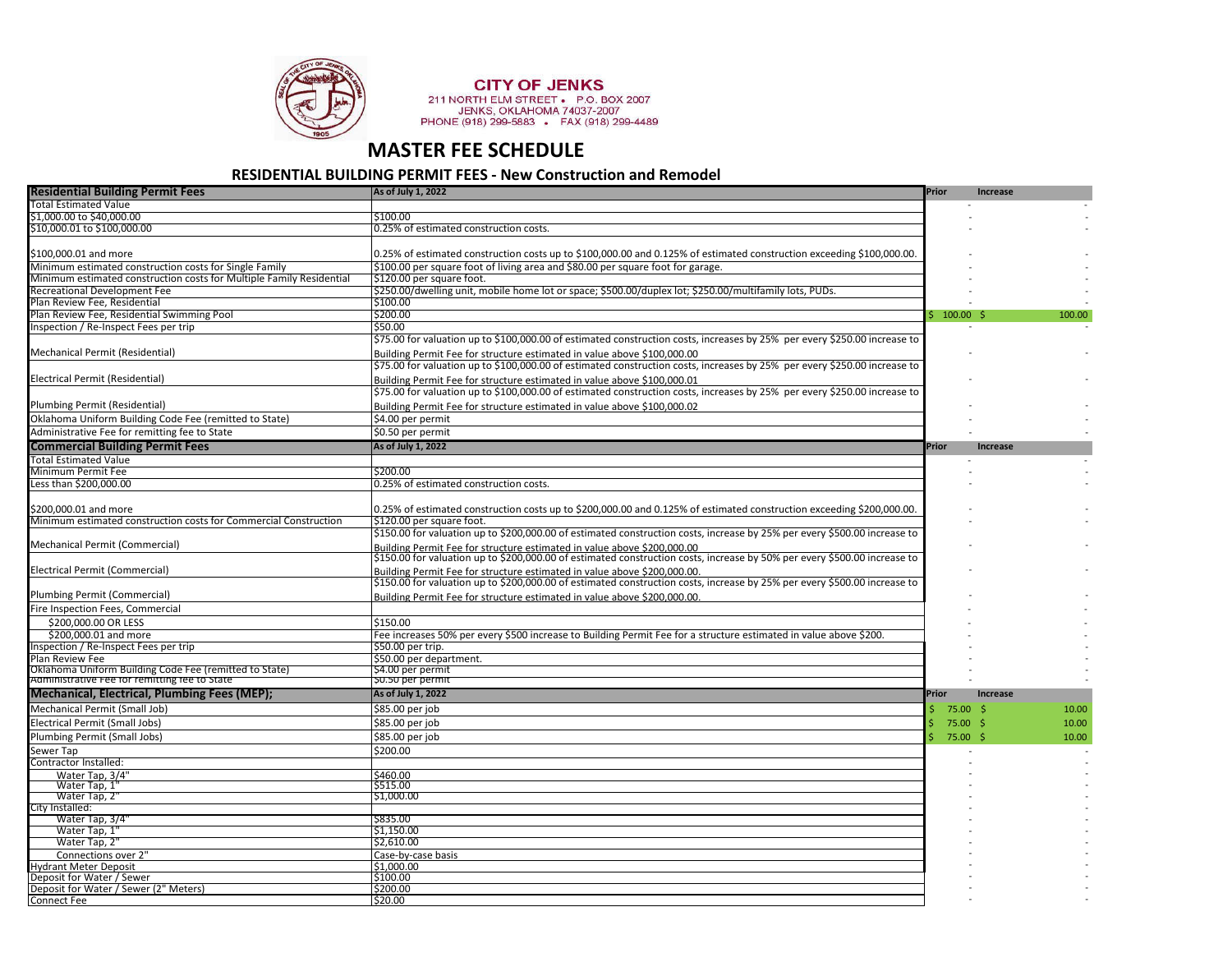| <b>Engineering Fees</b>                                                  | As of July 1, 2022                                                                                                        | Prior         | <b>Increase</b> |       |
|--------------------------------------------------------------------------|---------------------------------------------------------------------------------------------------------------------------|---------------|-----------------|-------|
| Earth Change Permit (With or Without Building Permit)                    | \$75.00                                                                                                                   |               |                 |       |
| <b>Curb Cut Permit</b>                                                   | \$50.00                                                                                                                   |               |                 |       |
| <b>Floodplain Permit</b>                                                 | \$50.00                                                                                                                   |               |                 |       |
| Right-of-Way Utility Permit                                              | \$50.00                                                                                                                   |               |                 |       |
| <b>Street Open Cut Permit</b>                                            | \$50.00                                                                                                                   |               |                 |       |
| Small Wireless Facilities Fee                                            | \$200.00 - one to five locations on the same application.<br>\$100.00 - Additional locations on the same application.     |               |                 |       |
| Utility Pole Installation, Modification, or Replacement                  | \$350.00 - per pole.                                                                                                      |               |                 |       |
| <b>Public Infrastructure Review Permits:</b>                             |                                                                                                                           |               |                 |       |
| First Time Administration Fee                                            | \$300.00                                                                                                                  |               |                 |       |
| Initial Plan Review Fee (Per Page)                                       | \$100.00                                                                                                                  |               |                 |       |
| Additional Reviews Fee (Per Page)                                        | \$100.00                                                                                                                  |               |                 |       |
| Stormwater Pollution Prevention Plan Review Fee (Per review)             | \$100.00                                                                                                                  |               |                 |       |
| Detention Report (Hydrology Analysis) Review Fee (Per Review)            | \$100.00                                                                                                                  |               |                 |       |
| <b>Miscellaneous Fees</b>                                                | As of July 1, 2022                                                                                                        | <b>IPrior</b> | <b>Increase</b> |       |
| Certificate of Occupancy/Change of Occupancy                             | \$100.00 (\$50.00 Fire / \$50.00 Building)                                                                                |               |                 |       |
|                                                                          | \$315.00 per each new residential dwelling, each dwelling unit on multiple family residential structures, and each tenant |               |                 |       |
| Waste Water Treatment Development                                        | space of commercial building.                                                                                             |               |                 |       |
| Recreational Development Fee                                             | \$250.00 per each permit for new structures.                                                                              |               |                 |       |
| Promotional Fee (by valuation):                                          |                                                                                                                           |               |                 |       |
| \$1,000 to \$150,000                                                     | \$25.00                                                                                                                   |               |                 |       |
| \$151,000 to \$250,000                                                   | \$50.00                                                                                                                   |               |                 |       |
| \$251,000 and above                                                      | S100.00                                                                                                                   |               |                 |       |
| House, Building, and Structure Moving Permit                             |                                                                                                                           |               |                 |       |
| Any size                                                                 | \$100.00 plus \$5.00 for each 100 square feet.                                                                            |               |                 |       |
| <b>Demolition Permit</b>                                                 |                                                                                                                           |               |                 |       |
| Any size                                                                 | \$50.00 plus \$5.00 for each 100 square feet.                                                                             |               |                 |       |
| <b>Single Inspection Fees</b>                                            | S75.00 Per Trip                                                                                                           | $50.00$ \$    |                 | 25.00 |
| <b>Re-Inspection Fees</b>                                                | S50.00 Per Trip                                                                                                           |               |                 |       |
| Signage Fees (Including, but not limited to, signs for new developments) | (At Cost)                                                                                                                 |               |                 |       |
| Signage Installation Labor (Per Hour)                                    | \$25.00                                                                                                                   |               |                 |       |
| City Equipment (Per Hour)                                                | Varies                                                                                                                    |               |                 |       |
| <b>Administration and Indirect Costs</b>                                 | 15%                                                                                                                       |               |                 |       |
| <b>Collection Agency fee</b>                                             | 35%                                                                                                                       |               |                 |       |

|                          | <b>Governmental Subdivision Building Inspection Fees</b> |       |                 |
|--------------------------|----------------------------------------------------------|-------|-----------------|
|                          | As of July 1, 2022                                       | Prior | <b>Increase</b> |
| Square Feet of Structure | Fee                                                      |       |                 |
| $0 - 1,000$              | \$910.00                                                 |       |                 |
| $1,001 - 2,000$          | \$1,365.00                                               |       |                 |
| $2,001 - 3,000$          | \$1,820.00                                               |       |                 |
| $3,001 - 4,000$          | \$2,275.00                                               |       |                 |
| $4,001 - 5,000$          | \$2,730.00                                               |       |                 |
| $5,001 - 6,000$          | \$3,185.00                                               |       |                 |
| $6,001 - 7,000$          | \$3,640.00                                               |       |                 |
| 7,001 - 8,000            | \$4,095.00                                               |       |                 |
| 8,001 - 9,000            | \$4,550.00                                               |       |                 |
| $9,001 - 10,000$         | \$5,005.00                                               |       |                 |
| 10,001 - 15,000          | \$7,500.00                                               |       |                 |
| 15,001 - 20,000          | \$9,375.00                                               |       |                 |
| 20,001 - 25,000          | \$11,250.00                                              |       |                 |
| 25,001 - 30,000          | \$13,125.00                                              |       |                 |
| 30,001 - 35,000          | \$15,000.00                                              |       |                 |
| 35,001 - 40,000          | \$16,875.00                                              |       |                 |
| 40,001 - 45,000          | \$18,750.00                                              |       |                 |
| 45,001 - 50,000          | \$20,625.00                                              |       |                 |
| 50,001 - 55,000          | \$22,500.00                                              |       |                 |
| 55,001 - 60,000          | \$24,375.00                                              |       |                 |
| 60,001 - 65,000          | \$26,250.00                                              |       |                 |
| 65,001 - 70,000          | \$28,125.00                                              |       |                 |
| 70,001 - 75,000          | \$30,000.00                                              |       |                 |
| 75,001 - 80,000          | \$31,875.00                                              |       |                 |
| 80,001 - 85,000          | \$33,750.00                                              |       |                 |
| 85,001 - 90,000          | \$35,625.00                                              |       |                 |
| 90,001 - 95,000          | \$37,500.00                                              |       |                 |
| 95,001 - 100,000         | \$39,375.00                                              |       |                 |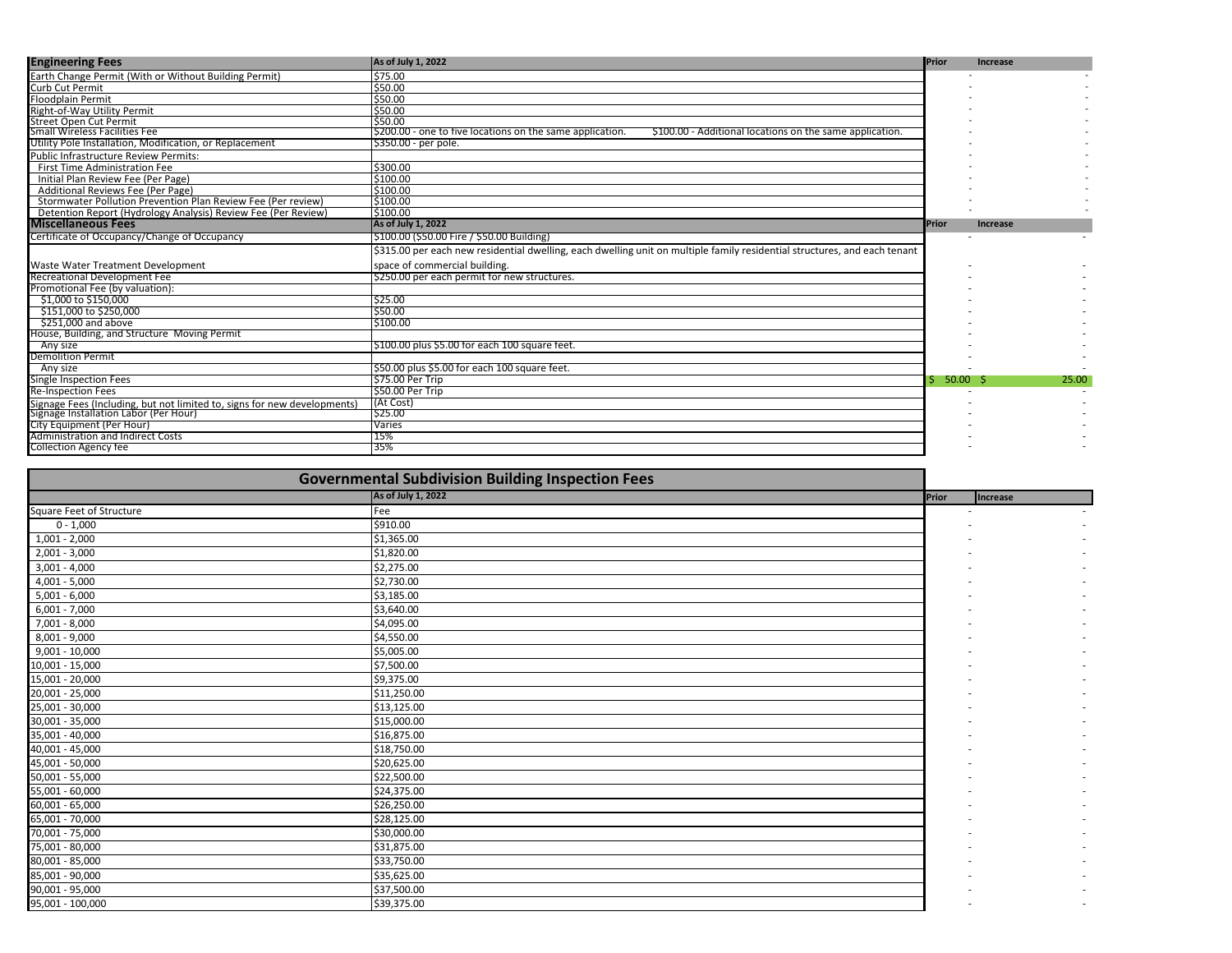| Adm<br>urect Costs .<br>iinistrative and |  |  |
|------------------------------------------|--|--|
| $\sim$<br>הוד־                           |  |  |

|                                                                                                      | <b>PLANNING &amp; ZONING</b>                                                                                                    |                                    |                 |                  |
|------------------------------------------------------------------------------------------------------|---------------------------------------------------------------------------------------------------------------------------------|------------------------------------|-----------------|------------------|
| <b>SIGN PERMIT FEES</b>                                                                              | As of July 1, 2022                                                                                                              | Prior                              | <b>Increase</b> |                  |
| ond/Deposit For Election Campaign Signs                                                              | emoved due to Supreme Court Ruling. Fee was \$200.                                                                              |                                    |                 |                  |
| <b>Femporary Sign</b>                                                                                | \$50.00                                                                                                                         |                                    |                 |                  |
| <b>Ortable Sign Permit-30 days/one time</b>                                                          | \$50.00                                                                                                                         |                                    |                 |                  |
| Portable Sign Permit-14 days                                                                         | \$35.00                                                                                                                         |                                    |                 |                  |
| <b>+Frame Sign</b>                                                                                   | 50.00                                                                                                                           |                                    |                 |                  |
| Permit Fee                                                                                           | The greater of .25% of sign valuation or \$25.00                                                                                |                                    |                 |                  |
| nspection Fee / Re-inspection fee                                                                    | 50.00 per trip                                                                                                                  |                                    |                 |                  |
| <b>ZONING APPLICATIONS</b>                                                                           | As of July 1, 2022                                                                                                              | Prior                              | <b>Increase</b> |                  |
| Zoning Text and Map Amendments                                                                       |                                                                                                                                 |                                    |                 |                  |
| to AG or Residential                                                                                 | \$300.00                                                                                                                        | 35.00%<br>Ś.                       |                 | 265.00           |
| Zoning Text and Map Amendments                                                                       |                                                                                                                                 |                                    |                 |                  |
| o Non-Residential                                                                                    | \$500.00                                                                                                                        | \$100.00\$                         |                 | 400.00           |
| oning Text and Map Amendments                                                                        |                                                                                                                                 |                                    |                 |                  |
| ow Intensity Districts AG, RE, RS 1, RS 3, RD                                                        | 35.00 Five Acres or < \$3.00 for each additional acre plus \$200.00 processing fee                                              |                                    |                 |                  |
| oning Text and Map Amendments                                                                        | 50.00 Five Acres or < \$5.00 for each additional acre plus \$200.00 processing fee                                              |                                    |                 |                  |
| Medium Intensity Districts - RM-1, RM-2, OL, OM, CS                                                  |                                                                                                                                 |                                    |                 |                  |
| <b>Oning Text and Map Amendments</b>                                                                 | 50.00 Five Acres or < \$5.00 for each additional acre plus \$200.00 processing fee                                              |                                    |                 |                  |
| d Medium Intensity Districts<br><b>Multiple Applications</b><br><b>Oning Text and Map Amendments</b> |                                                                                                                                 |                                    |                 |                  |
| High Intensity Districts - CG. CH. IL. TM. IH                                                        | $100.00$ Five Acres or $\leq$ \$10.00 for each additional acre plus \$200.00 processing fee                                     |                                    |                 |                  |
| Planned Unit Development (PUD)                                                                       |                                                                                                                                 |                                    |                 |                  |
|                                                                                                      | \$750.00                                                                                                                        | \$250.00\$                         |                 | 500.00           |
| Planned Unit Development Major Amendment                                                             |                                                                                                                                 |                                    |                 |                  |
|                                                                                                      | \$750.00                                                                                                                        | \$250.00\$                         |                 | 500.00           |
| Planned Unit Development Minor Amendment                                                             | \$300.00                                                                                                                        | \$250.00\$                         |                 | 50.00            |
|                                                                                                      | .<br>250.00 Five Acre plus \$1.00 for each additional acre plus \$200.00 processing fee plus \$100.00 public notice publication |                                    |                 |                  |
| <b>Planned Unit Development (PUD)</b>                                                                | e: \$40.00 ordinance publication fee: \$50.00 sign fee, if needed                                                               |                                    |                 | $\sim$           |
| Specific Use Permit                                                                                  |                                                                                                                                 |                                    |                 |                  |
|                                                                                                      | \$500.00                                                                                                                        | \$100.00\$                         |                 | 400.00           |
| Specific Use Permit Major Amendment                                                                  | \$500.00                                                                                                                        | <b>NEW</b>                         | Ś               | 500.00           |
|                                                                                                      |                                                                                                                                 |                                    |                 |                  |
| Specific Use Permit Minor Amendment                                                                  | \$300.00                                                                                                                        | <b>NEW</b>                         | Ś               | 300.00           |
|                                                                                                      |                                                                                                                                 |                                    |                 |                  |
| <b>Specific Use Permit</b>                                                                           | .<br>100.00 plus \$200.00 processing fee; plus \$100 public notice publication fee and \$40.00 ordinance publication fee        |                                    |                 |                  |
| Processing Fee                                                                                       | \$250 + \$3/per mailing label over 60                                                                                           | \$200.00\$                         |                 | 50.00            |
| Public Notice Publication Fee                                                                        | \$100.00                                                                                                                        |                                    |                 | $\sim$           |
| <b>Ordinance Publication Fee</b>                                                                     | \$40.00                                                                                                                         |                                    |                 |                  |
| Sign Fee (Posted Notice)                                                                             | \$150.00                                                                                                                        | \$50.00\$                          |                 | 100.00           |
| Temporary Use Permit                                                                                 | \$100.00                                                                                                                        |                                    |                 | $\sim$           |
| <b>BOA APPLICATIONS</b>                                                                              | As of July 1, 2022                                                                                                              | <b>Prior</b>                       | Increase        |                  |
| <b>Processing Fee</b>                                                                                | \$250.00 + \$3/per mailing label over 60                                                                                        | \$200.00\$                         |                 | 50.00            |
| Variance                                                                                             | \$300.00                                                                                                                        | 50.00                              | -Ś              | 250.00           |
| Special Exception                                                                                    | \$200.00                                                                                                                        | 50.00                              | -\$             | 150.00           |
| Appeal Hearing Request                                                                               | \$250.00                                                                                                                        | 50.00                              | -\$             | 200.00           |
| <b>Public Notice Publication Fee</b>                                                                 | \$100.00                                                                                                                        | 50.00                              | -\$             | 50.00            |
| Sign Fee                                                                                             | \$150.00                                                                                                                        | $50.00$ \$<br>Ś.                   |                 | 100.00           |
| PLAT AND LAND DIVISION APPLICATIONS                                                                  | As of July 1, 2021                                                                                                              | Prior                              | Increase        |                  |
| Preliminary Plat                                                                                     | \$750.00                                                                                                                        | $$50.00$ \$                        |                 | 700.00           |
| Final Plat                                                                                           | \$500.00<br>\$100.00                                                                                                            | $100.00$ \$<br>\$.<br>Ś.<br>$\sim$ |                 | 400.00<br>$\sim$ |
| Final Plat (Resubmittal)<br>Lot Split/Combination                                                    | \$150.00                                                                                                                        |                                    | S.              |                  |
| Major Subdivision                                                                                    | \$500.00                                                                                                                        | \$100.00\$<br><b>NEW</b>           |                 | 50.00<br>500.00  |
| Minor Subdivision                                                                                    | \$300.00                                                                                                                        | <b>NEW</b>                         |                 | 300.00           |
| Plat Addressing Fee                                                                                  | \$3.00/lot                                                                                                                      | <b>NEW</b>                         |                 | 3.00             |
| Processing Fee                                                                                       | \$250.00                                                                                                                        | 5 200.00                           | - \$            | 50.00            |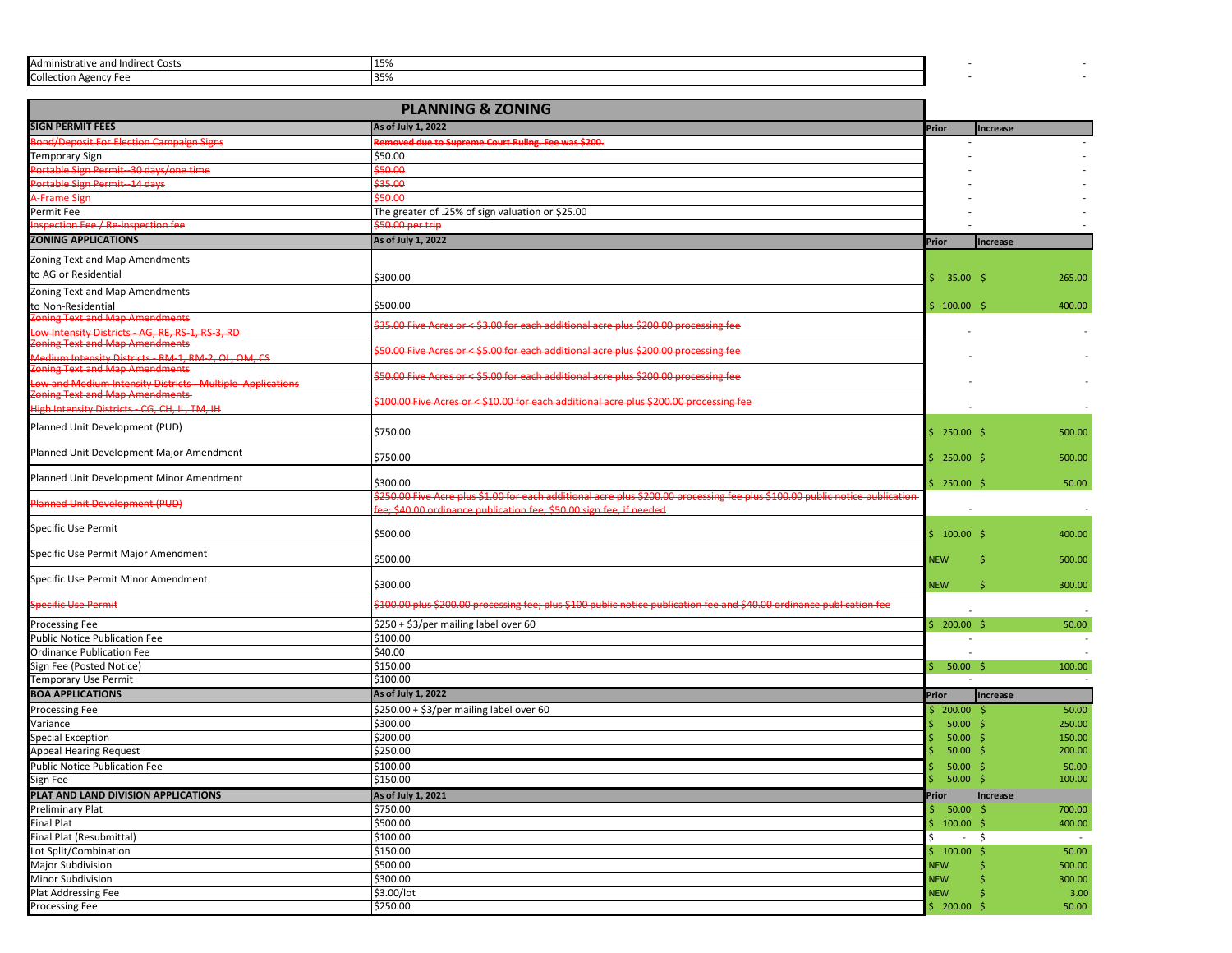| OTHER ZONING AND DEVELOPMENT RELATED FEES                                | As of July 1, 2022                                                                      | Prior              | <b>Increase</b> |        |
|--------------------------------------------------------------------------|-----------------------------------------------------------------------------------------|--------------------|-----------------|--------|
| Request for City Council Hearing                                         | \$100.00 (plus \$250.00 processing fee plus any applicable notice fees)                 | 25.00 <sup>5</sup> |                 | 75.00  |
| Zoning Clearance Permits/Zoning Verification Letter                      | \$50.00                                                                                 | $20.00$ \$         |                 | 30.00  |
| <b>Zoning Clearance Permits:</b>                                         |                                                                                         |                    |                 |        |
| <b>Single-Family Residence or Duplex</b>                                 | can nn<br>, , , , , ,                                                                   |                    |                 |        |
| -Multiple Building Duplex                                                | \$40.00                                                                                 |                    |                 |        |
| All Other Single Building or Structure                                   | \$20.00                                                                                 |                    |                 |        |
| <b>Change of Occupancy to include Required Inspections</b>               | \$38.00                                                                                 |                    |                 |        |
| Annexation (via Petition) Fee                                            | \$300.00 + \$100.00 Public notice fee + \$40.00 Ordinance Fee + \$250.00 Processing fee | <b>NEW</b>         |                 | 300.00 |
| De-Annexation Fee                                                        | \$300.00 + \$100.00 Public notice fee + \$40.00 Ordinance Fee + \$250.00 Processing fee | <b>NEW</b>         |                 | 300.00 |
| Right-of-way or Utility Easement Closure                                 | \$750.00 + \$100.00 Public notice fee + \$40.00 Ordinance Fee + \$250.00 Processing fee | <b>NEW</b>         |                 | 750.00 |
| <b>Easement Dedication</b>                                               | \$750.00                                                                                | <b>NEW</b>         |                 | 750.00 |
| Filing Fee - Tulsa County                                                | \$30.00                                                                                 | <b>NEW</b>         |                 | 30.00  |
| Signage Fees (Including, but not limited to, signs for new developments) | (At Cost)                                                                               |                    |                 |        |
| Signage Installation Labor (Per Hour)                                    | \$25.00                                                                                 |                    |                 |        |
| Signage Administration Fee (Indirect Costs)                              | 15%                                                                                     |                    |                 |        |
| Administrative and Indirect Costs                                        | 15%                                                                                     |                    |                 |        |
| <b>Collection Agency Fee</b>                                             | 35%                                                                                     |                    |                 |        |

| <b>Utilities</b>                                          |                              |  |                   |                        |              |            |     |
|-----------------------------------------------------------|------------------------------|--|-------------------|------------------------|--------------|------------|-----|
| <b>CHARGES ASSOCIATED WITH REPLACING DAMAGED PARTS</b>    |                              |  |                   |                        |              |            |     |
| <b>Type of Charge</b>                                     | As of July 1, 2022           |  | Prior             | <b>Increase</b>        |              |            |     |
| Water meter replacement                                   | Cost plus Labor & Materials  |  |                   |                        |              |            |     |
| Replacement of water meter box                            | Cost plus Labor & Materials  |  |                   |                        |              |            |     |
| Replacement of water meter lid                            | Cost plus Labor & Materials  |  |                   |                        |              |            |     |
| Charges associated with replacement of water meter vaults | Cost plus Labor & Materials  |  |                   |                        |              |            |     |
| Labor costs for water meter repairs                       | Cost plus Labor & Materials  |  |                   |                        |              |            |     |
| Service performed after normal working hours              | \$70.00                      |  |                   |                        |              |            |     |
| <b>Deposits</b>                                           |                              |  |                   |                        |              |            |     |
| Meter Deposit - Commercial                                | \$200.00                     |  |                   |                        |              |            |     |
| Meter Deposit - Homeowner (3/4" & 1" Meters)              | \$100.00                     |  |                   |                        |              |            |     |
| Meter Deposit - Homeowner (2" Meters & Above)             | \$200.00                     |  |                   |                        |              |            |     |
| Meter Deposit - Renters (3/4" & 1" Meters)                | \$100.00                     |  |                   |                        |              |            |     |
| Meter Deposit - Renters (2" Meters & Above)               | \$200.00                     |  |                   |                        |              |            |     |
| <b>WATER RATES</b>                                        | As of October 1, 2022        |  |                   |                        |              |            |     |
| Consumption per 1,000 gallons                             | Rate                         |  | <b>Total Rate</b> | <b>Cumulative Rate</b> | Prior        | Increase   |     |
| First 1,000                                               | \$16.38                      |  | \$16.38           | \$16.38                | \$15.60      | \$0.78     | 5%  |
| 1,001 to 8,000                                            | \$6.77                       |  | \$47.39           | \$63.77                | \$6.45       | \$0.32     | 5%  |
| 8,001 to 12,000                                           | \$6.85                       |  | \$27.40           | \$91.17                | \$6.52       | \$0.33     | 5%  |
| 12,001 to 18,000                                          | \$7.01                       |  | \$42.06           | \$133.23               | \$6.68       | \$0.33     | 5%  |
| 18,001 to 25,000                                          | \$7.36                       |  | \$51.52           | \$184.75               | \$7.01       | \$0.35     | 5%  |
| Over 25,000                                               | \$7.78                       |  | N/A               | N/A                    | \$7.41       | \$0.37     | 5%  |
| <b>SANITARY SEWER RATES</b>                               | As of October 1, 2022        |  |                   |                        |              |            |     |
| Consumption per 1,000 gallons                             | Rate                         |  | <b>Total Rate</b> | <b>Cumulative Rate</b> | Prior        | Increase   |     |
| First 1,000                                               | \$7.88                       |  | \$7.88            | \$7.88                 | \$7.16       | \$0.72 10% |     |
| 1,001 to 12,000                                           | \$2.56                       |  | \$28.16           | \$36.04                | \$2.33       | \$0.23 10% |     |
| 12,001 to 25,000                                          | \$2.78                       |  | \$36.14           | \$72.18                | \$2.53       | \$0.25 10% |     |
| Over 25,000                                               | \$3.00                       |  | N/A               | N/A                    | \$2.73       | \$0.27     | 10% |
| Sewer Bond Fee (per meter)                                | \$3.50                       |  |                   |                        | \$3.50       | \$0.00     | 0%  |
| Stormwater Fee (per meter)                                | \$5.00/month for residential |  |                   |                        | \$4.00       | \$1.00     |     |
| <b>SOLID WASTE FEES</b>                                   | As of July 1, 2022           |  | Prior             | Increase               |              |            |     |
| <b>Basic Service Fee</b>                                  | \$13.11                      |  | $12.56$ \$        |                        | 0.55 \$12.56 | \$0.55     | 4%  |
| Carry-Out Service Fee                                     | \$20.10                      |  | $19.25$ \$        |                        | 0.85 \$19.25 | \$0.85     | 4%  |
| Elderly/Disabled Service Fee                              | \$8.94                       |  | $8.56$ \$         | 0.38                   | \$8.56       | \$0.38     | 4%  |
| <b>Extra Service Fee</b>                                  | \$4.12                       |  | $3.95$ \$         | 0.17                   | \$3.95       | \$0.17     | 4%  |
| <b>Recycling Fee</b>                                      | \$3.24                       |  | $3.24 \quad$ \$   |                        | \$3.24       | \$0.00     | 0%  |
| Violations if photographs are required                    | \$25.00                      |  | $25.00$ \$        |                        | \$25.00      | \$0.00     | 0%  |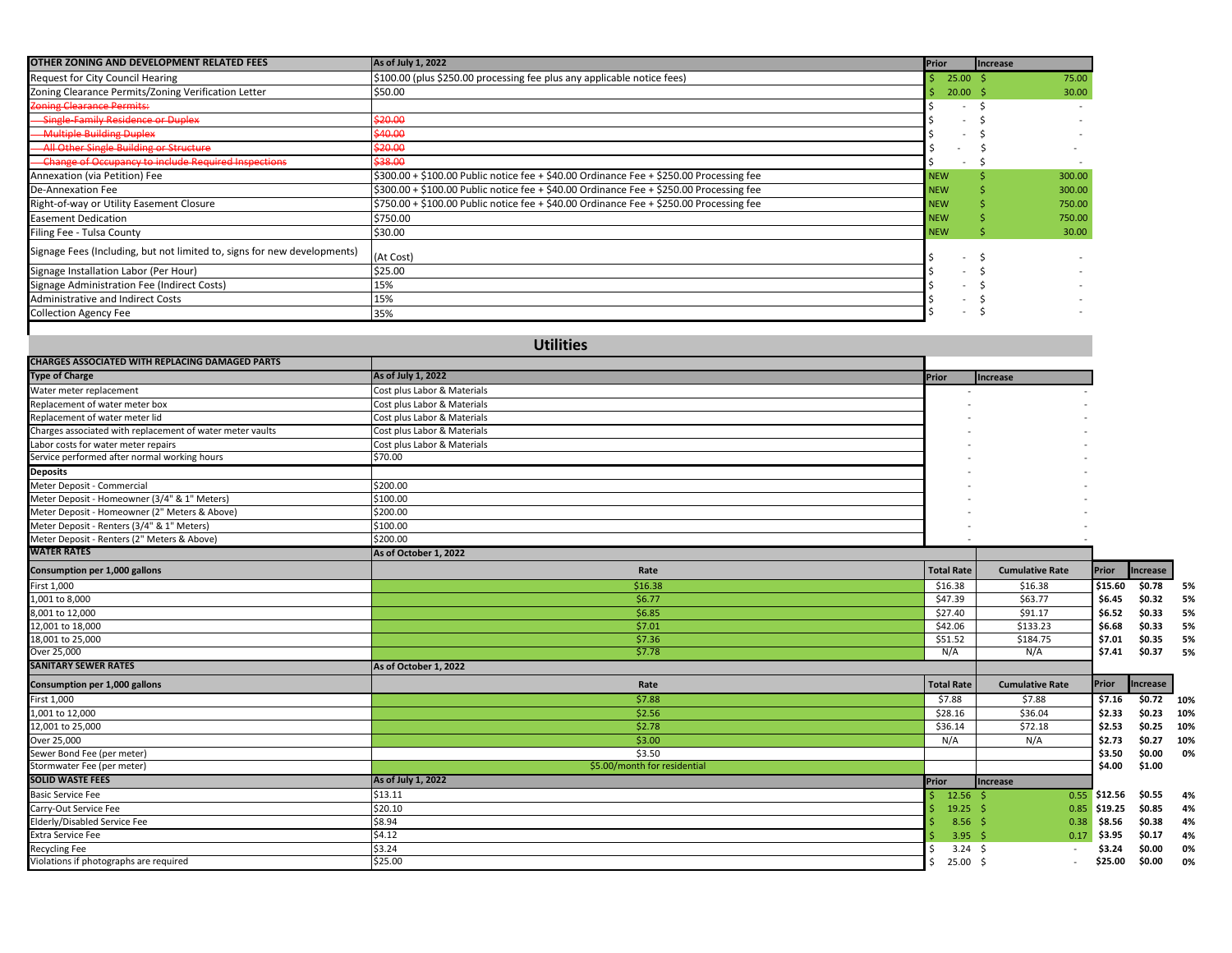| <b>MISC UTILITY FEES</b>                                                  | As of July 1, 2022                                                                                                             | Prior        | <b>Increase</b> |
|---------------------------------------------------------------------------|--------------------------------------------------------------------------------------------------------------------------------|--------------|-----------------|
| Connect Fee                                                               | \$20.00                                                                                                                        |              |                 |
| Transfer Fee                                                              | \$20.00                                                                                                                        |              |                 |
| After-hours and weekend service                                           | \$70.00                                                                                                                        |              |                 |
| Returned payment charge                                                   | \$35.00                                                                                                                        |              |                 |
| Leak Check/Re-read Fee for more than two meter checks/year and City isn't |                                                                                                                                |              |                 |
| responsible for any problem                                               | \$20.00                                                                                                                        |              |                 |
| Disconnect for Non-Payment                                                | \$25.00                                                                                                                        |              |                 |
| Daytime Reconnect (Weekdays)                                              | \$30.00                                                                                                                        |              |                 |
| Afterhours Reconnect (Weekends and Holidays                               | \$70.00                                                                                                                        |              |                 |
| Fiber Optic Cable                                                         | \$0.75/linear foot                                                                                                             |              |                 |
|                                                                           | 3% of purchase price of gas transported and received or delivered. If not exempt from municipal sales tax, an additional 3% of |              |                 |
| Pipeline Capacity Lease Permit                                            | purchase price of gas transported and received or delivered.                                                                   |              |                 |
| Cable Television and Telephone Provider                                   | \$150.00 application fee; 2% of charges for telephone service and 5% of charges for cable service (due monthly)                |              |                 |
| Trash and Recycling Cart Maintenance Fee                                  | Actual cost of repair or replacement (not to exceed \$10.00 in a billing cycle when resident remains at premises)              |              |                 |
| Waste Water Plant Development Charge                                      | \$315.00/dwelling unit                                                                                                         |              |                 |
| Watering Permit During Stage 2 Water Conservation                         | \$100.00                                                                                                                       |              |                 |
| Oil and Gas Well or Plan Annual Inspection                                | \$250.00/site                                                                                                                  |              |                 |
| Senior Citizens Discount                                                  | \$2 (per month as of October 1, 2021)                                                                                          |              |                 |
|                                                                           |                                                                                                                                |              |                 |
|                                                                           |                                                                                                                                |              |                 |
|                                                                           |                                                                                                                                |              |                 |
|                                                                           |                                                                                                                                |              |                 |
| Administrative and Indirect Costs                                         | 15%                                                                                                                            |              |                 |
| <b>Collection Agency fee</b>                                              | 35%                                                                                                                            |              |                 |
|                                                                           | <b>Fire and Public Safety Fees</b>                                                                                             |              |                 |
| <b>EMSA FEES</b>                                                          | As of July 1, 2022                                                                                                             | <b>Prior</b> | <b>Increase</b> |
|                                                                           |                                                                                                                                |              |                 |
| Per Meter                                                                 | \$3.50                                                                                                                         |              |                 |
| <b>FIRE FEES</b>                                                          | As of July 1, 2022                                                                                                             | Prior        | <b>Increase</b> |
| <b>Outside City Limits</b>                                                | \$375.00 for first hour and \$300.00 for each hour after. Additional personnel and fire apparatus: \$300/hour                  |              |                 |
| <b>Inside City Limits</b>                                                 | \$250.00 for first hour and \$200.00 for each hour after. Additional personnel and fire apparatus: \$300/hour                  |              |                 |
| <b>Estimated Value</b>                                                    |                                                                                                                                |              |                 |
|                                                                           |                                                                                                                                |              |                 |
| Suppression or Alarm Install Permit, Small Job                            | \$75.00                                                                                                                        |              |                 |
| Suppression or Alarm Install Permit, Commercial                           |                                                                                                                                |              |                 |
| \$200,000.00 or less (structure valuation)                                | \$150.00                                                                                                                       |              |                 |
|                                                                           |                                                                                                                                |              |                 |
| \$200,000.01 and more (structure valuation)                               | Fee increases 50% per every \$500 increase to Building Permit Fee for a structure estimated in value above \$200.              |              |                 |
| Inspection / Re-Inspect Fees per trip                                     | \$50.00 per trip                                                                                                               |              |                 |
| <b>POLICE DEPARTMENT FEES</b>                                             | As of July 1, 2022                                                                                                             | Prior        | <b>Increase</b> |
| <b>Surglar alarm connection</b>                                           | 345.00                                                                                                                         |              |                 |
| Burglar alarm monitoring                                                  | \$10.00/month                                                                                                                  |              |                 |
| <b>Burglar alarm disconnection</b>                                        | \$15.00                                                                                                                        |              |                 |
| Burglar alarm false alarm                                                 | \$100.00 per false alarm starting with the second false alarm/month                                                            |              |                 |
| Burglar alarm test                                                        | \$5.00 starting with the second test in a 30-day period                                                                        |              |                 |
| <b>MUNICIPAL COURT FEES</b>                                               | As of July 1, 2022                                                                                                             | Prior        | <b>Increase</b> |
| Juror's Compensation per day                                              | \$7.50                                                                                                                         |              |                 |
| Juror's Mileage per mile                                                  | \$0.20                                                                                                                         |              |                 |
| License Reinstatement Processing Fee                                      | \$10.00                                                                                                                        |              |                 |
| <b>Collection Fee</b>                                                     | 35%                                                                                                                            |              |                 |
| Deferred Sentence Administrative Fee<br><b>OSBI Laboratory Fee</b>        | not to exceed \$200.00<br>\$150.00                                                                                             |              |                 |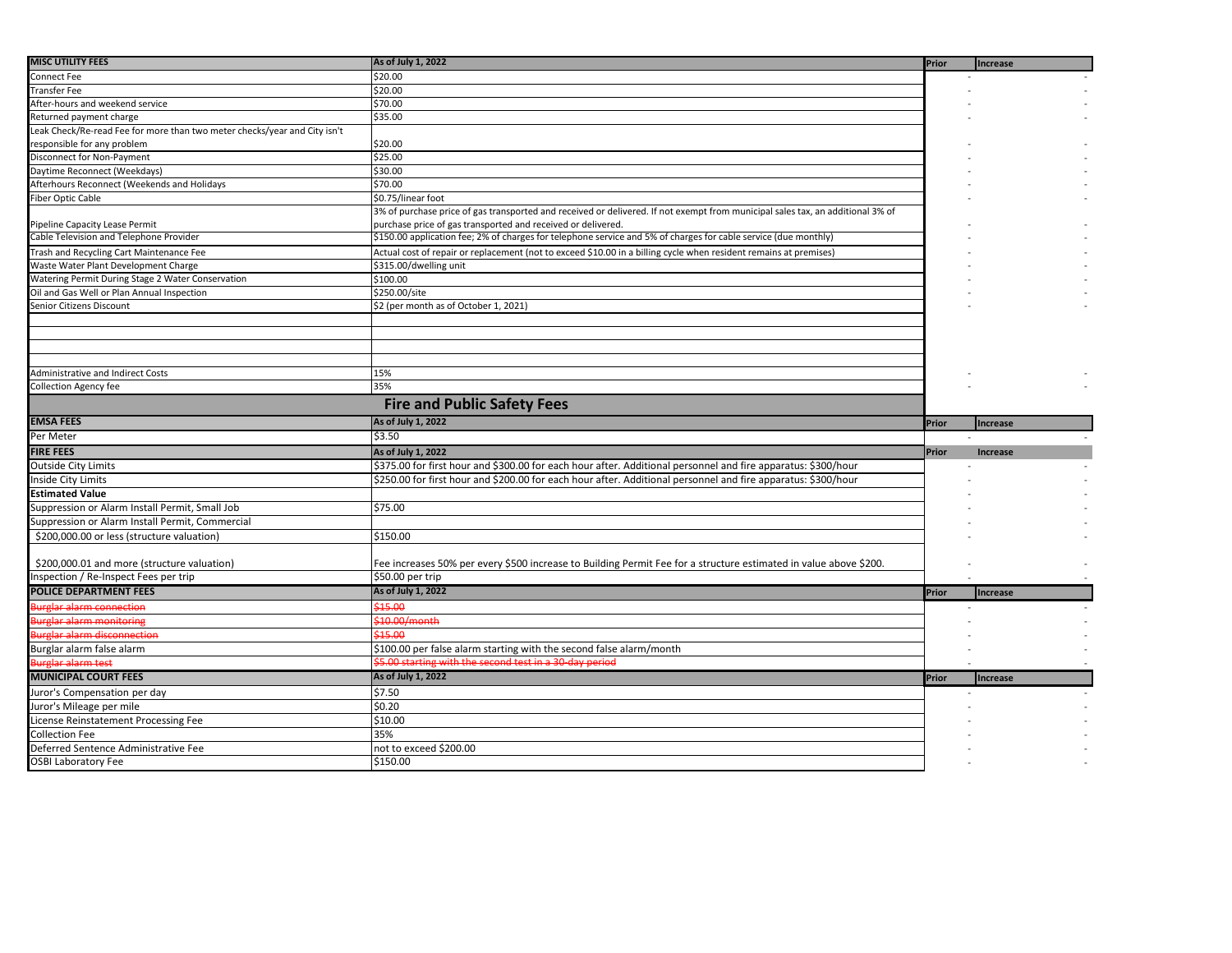| <b>MISC FEES</b>                  | As of July 1, 2022 | <b>Prior</b> | Increase |
|-----------------------------------|--------------------|--------------|----------|
| Home Sale Assessment Letter Fee   | \$50.00            |              |          |
| Open Records Act. Copy Fee:       |                    |              |          |
| Per page                          | \$0.25             |              |          |
| Per Certified Page                | \$1.00             |              |          |
| <b>Mechanical Reproduction</b>    | Cost               |              |          |
| <b>Compact Disk</b>               | Cost               |              |          |
| <b>DVD</b>                        | Cost               |              |          |
| Search Fee                        | Cost               |              |          |
| <b>Returned Check Fee</b>         | \$15.00            |              |          |
| Removal of Garage Sale Signs      | \$10.00 each       |              |          |
| Administrative and Indirect Costs | 15%                |              |          |

| <b>Licenses &amp; Business &amp; Occupational Taxes</b>   |                                                             |  |       |          |  |
|-----------------------------------------------------------|-------------------------------------------------------------|--|-------|----------|--|
| <b>BUSINESS REGULATIONS</b>                               | As of July 1, 2022                                          |  | Prior | Increase |  |
| Alcohol Licenses / Permits (annual) :                     |                                                             |  |       |          |  |
| Brewer                                                    | \$1,250.00                                                  |  |       |          |  |
| <b>Small Brewer</b>                                       | \$125.00                                                    |  |       |          |  |
| <b>Distiller</b>                                          | \$3,125.00                                                  |  |       |          |  |
| Winemaker                                                 | \$625.00                                                    |  |       |          |  |
| Small Farm Winery                                         | \$75.00                                                     |  |       |          |  |
| Rectifier                                                 | \$3,125.00                                                  |  |       |          |  |
| Wine and Spirits Wholesaler                               | \$3,000.00                                                  |  |       |          |  |
| <b>Beer Distributor</b>                                   | \$750.00                                                    |  |       |          |  |
| <b>Retail Spirits</b>                                     | \$905.00                                                    |  |       |          |  |
| <b>Retail Wine</b>                                        | \$1,000.00                                                  |  |       |          |  |
| <b>Retail Beer</b>                                        | \$500.00                                                    |  |       |          |  |
| Mixed Beverage (Initial)                                  | \$1,005.00                                                  |  |       |          |  |
| Mixed Beverage (Renewal)                                  | \$905.00                                                    |  |       |          |  |
| Mixed Beverage/Caterer Combination                        | \$1,250.00                                                  |  |       |          |  |
| On-Premises Beer and Wine (Initial)                       | \$500.00                                                    |  |       |          |  |
| On-Premises Beer and Wine (Renewal)                       | \$450.00                                                    |  |       |          |  |
| Caterer License (Initial)                                 | \$1,005.00                                                  |  |       |          |  |
| Caterer License (Renewal)                                 | \$905.00                                                    |  |       |          |  |
| Hotel Beverage (Initial)                                  | \$1,005.00                                                  |  |       |          |  |
| Hotel Beverage (Renewal)                                  | \$905.00                                                    |  |       |          |  |
| Airline/Railroad Beverage (Initial)                       | \$1,005.00                                                  |  |       |          |  |
| Airline/Railroad Beverage (Renewal)                       | \$905.00                                                    |  |       |          |  |
| <b>Annual Public Event</b>                                | \$1,005.00                                                  |  |       |          |  |
| One-Time Public Event                                     | \$255.00                                                    |  |       |          |  |
| <b>Brewpub License</b>                                    | \$1,005.00                                                  |  |       |          |  |
| <b>Other Business Licenses:</b>                           |                                                             |  |       |          |  |
| Contractor's License - Electrical                         | \$125.00                                                    |  |       |          |  |
| Contractor's License - Mechanical, Refrigeration, Heating | \$125.00                                                    |  |       |          |  |
| Contractor's License - Plumbing                           | \$125.00                                                    |  |       |          |  |
| <b>Contractor Registration</b>                            | \$125.00                                                    |  |       |          |  |
| <b>House Moving Licenses</b>                              | \$25.00 annual                                              |  |       |          |  |
| Moving Job Material Shed or Office Permit                 | \$5.00                                                      |  |       |          |  |
| <b>Drilling Bond</b>                                      | \$100,000.00                                                |  |       |          |  |
| Drilling Permit (annual)                                  | \$1,250.00                                                  |  |       |          |  |
| Processing Fee for Withdrawn Drilling Permit              | \$500.00                                                    |  |       |          |  |
| <b>Drilling Permit Lapse</b>                              | City retains \$500.00 of permit fee and returns the balance |  |       |          |  |
| <b>Failure to Drill</b>                                   | City retains \$625.00 of permit fee and returns the balance |  |       |          |  |
| Deeper Drilling Filing Fee                                | \$1,000.00                                                  |  |       |          |  |
| Conversion Permit Filing Fee                              | \$750.00/project                                            |  |       |          |  |
| Itinerant Shows, Exhibitions, or Entertainment            | \$10.00 per week                                            |  |       |          |  |
| Circus (traveling by railroad):                           |                                                             |  |       |          |  |
| One to Ten Railroad Cars                                  | \$50.00 per day                                             |  |       |          |  |
| Eleven to Twenty Railroad Cars                            | \$75.00 per day                                             |  |       |          |  |
| More than Twenty Railroad Cars                            | \$150.00 per day                                            |  |       |          |  |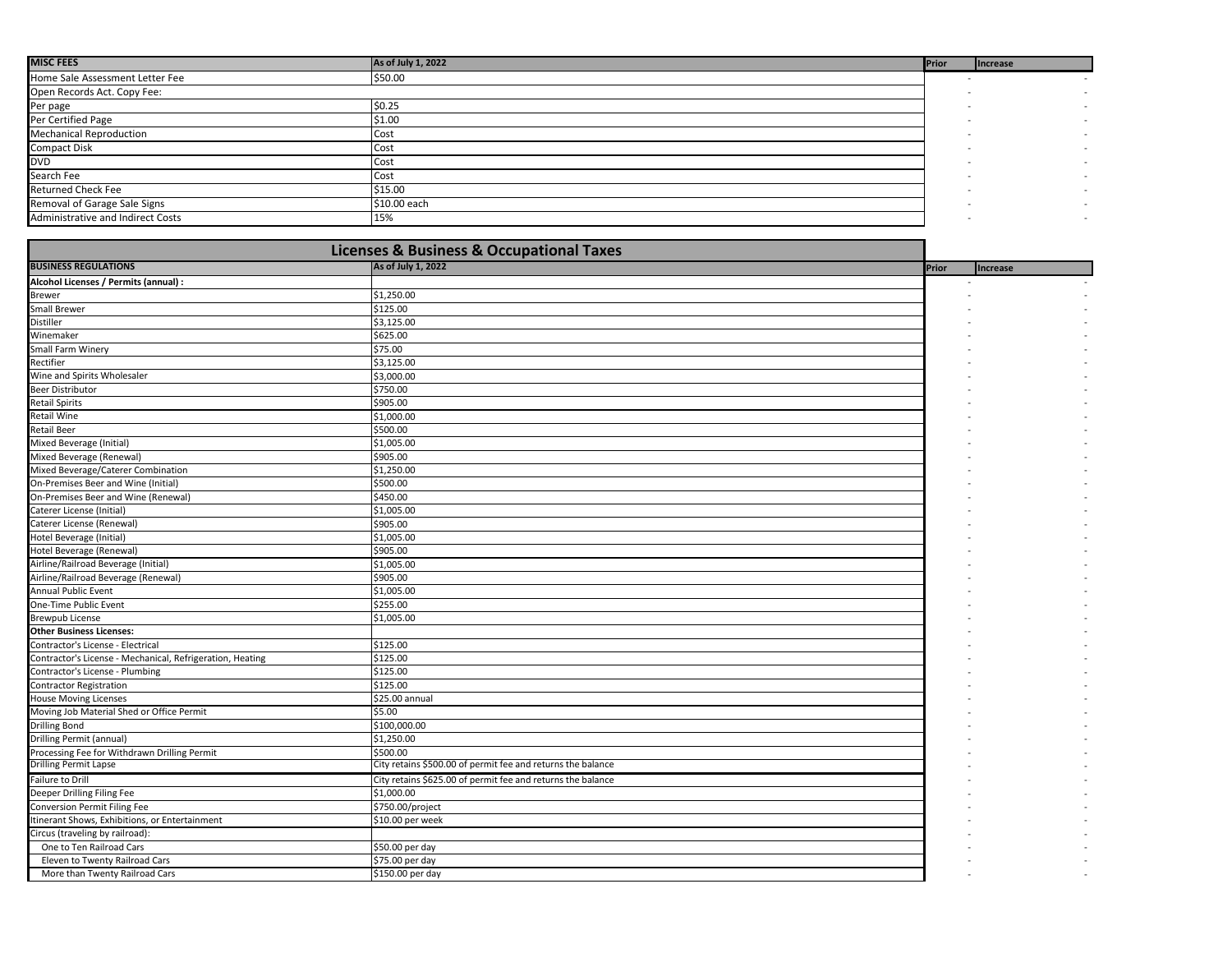| Circus (traveling by land):                                           |                   |         |                   |                          |
|-----------------------------------------------------------------------|-------------------|---------|-------------------|--------------------------|
| One to Ten Vehicles                                                   | \$25.00 per day   |         |                   |                          |
| Eleven to Twenty Vehicles                                             | \$50.00 per day   |         |                   |                          |
| More than Twenty Vehicles                                             | \$75.00 per day   |         |                   |                          |
| Street Fair or Carnival                                               | \$25.00 per day   |         |                   |                          |
| Solicitor Selling Goods                                               | \$20.00 per day   |         | 5.00 <sup>5</sup> | 15.00                    |
| Solicitor Selling Food or Drinks:                                     |                   |         |                   | $\sim$ 100 $\pm$         |
| Daily Rate                                                            | \$20.00           |         | 5.00 <sup>5</sup> | 15.00                    |
| Annual Rate                                                           | \$0.00            |         | 75.00%            | (75.00)                  |
| Ride Operator                                                         | \$5.00 per day    |         |                   |                          |
| Photographer                                                          | \$5.00 per day    |         |                   |                          |
| Pool/Billiard Table (per table)                                       | \$20.00 per year  |         |                   |                          |
| Domino, Card, or Other Game Parlor (per area)                         | \$5.00 per year   |         |                   |                          |
| Coin-Operated Music/Amusement Device                                  | \$37.50 per year  |         |                   |                          |
| Coin-Operated Vending Device:                                         |                   |         |                   |                          |
| Requiring Coin or Thing valued more than \$0.25                       | \$37.50 per year  |         |                   |                          |
| Requiring Coin or Thing valued less than \$0.25                       | \$7.50 per year   |         |                   |                          |
| Pawnbroker                                                            | \$50.00 per year  |         |                   |                          |
| Massage Establishments:                                               |                   |         |                   |                          |
| <b>Business License (Initial)</b>                                     | \$75.00           |         |                   |                          |
| <b>Business License (Renewal)</b>                                     | \$50.00 per year  |         |                   |                          |
| Technician or Therapist (Initial)                                     | \$45.00           |         |                   |                          |
| Technician or Therapist (Renewal)                                     | \$30.00 per year  |         |                   |                          |
| Out-Call Service (Initial)                                            | \$45.00           |         |                   |                          |
| Out-Call Service (Renewal)                                            | \$30.00 per year  |         |                   |                          |
| Apprentice (Initial)                                                  | \$45.00           |         |                   |                          |
| Apprentice (Renewal)                                                  | \$30.00 per year  |         |                   |                          |
| Food Service Establishment Permit                                     | \$5.00 per year   |         |                   |                          |
| Taxicab or Jitney License (per vehicle)                               | \$100.00 per year |         |                   |                          |
| Taxicab or Jitney (Licensed by another entity)                        | \$50.00 per year  |         |                   |                          |
| <b>Fireworks Use Permit</b>                                           | \$750.00          |         |                   |                          |
| Public Firework Exhibition Display                                    | \$50.00           |         |                   |                          |
| Milk Product Permit                                                   | \$2.50 per year   |         |                   |                          |
| Ambulance Service License                                             | \$500.00          |         |                   |                          |
| <b>Body Piercing Business Permit</b>                                  | \$50.00           |         |                   |                          |
| <b>Body Piercing Operator Permit</b>                                  | \$45.00           |         |                   |                          |
| <b>Tattoo Parlor Permit</b>                                           | \$50.00           |         |                   |                          |
| <b>Tattoo Operator Permit</b>                                         | \$45.00           |         |                   |                          |
| Electrical (Sign) Contractor's License                                | \$100 per year    |         |                   |                          |
| <b>Food Truck Operators Permit</b>                                    | \$200 per year    | \$5/day |                   | Change to annual - \$200 |
| Small Vehicle Permit Fee (Initial & Renewals)                         | \$75              |         |                   |                          |
| Public Property & Maintenance Fee (per small vehicle, per year)       | \$20              |         |                   |                          |
| Public Infrastructure and Education Fee (per small vehicle, per year) | \$30              |         |                   |                          |
| Gas Fitters License                                                   | \$125.00/year     |         |                   |                          |
| <b>Duplicate License</b>                                              | \$5.00            |         |                   |                          |
| Administrative and Indirect Costs                                     | 15%               |         |                   |                          |
| Collection fee                                                        | 35%               |         |                   |                          |

|                                            | <b>Parks &amp; Events Fees</b>  |                          |                          |
|--------------------------------------------|---------------------------------|--------------------------|--------------------------|
| <b>CITY FACILITIES RESERVATION FEES</b>    | As of July 1, 2022              | Prior                    | Increase                 |
| Community Room at City Hall                |                                 | $\overline{\phantom{a}}$ | $\sim$                   |
| <b>Meeting Room Deposit</b>                | \$20.00                         |                          | $\overline{\phantom{a}}$ |
| Meeting Room Rental                        | \$20.00 per hour                |                          | $\overline{\phantom{a}}$ |
| Kitchen Deposit                            | \$20.00                         |                          | $\overline{\phantom{a}}$ |
| Kitchen Rental                             | \$20.00 per hour                |                          | $\overline{\phantom{0}}$ |
| Cleaning Fee                               | \$40.00 per hour                |                          | $\overline{\phantom{0}}$ |
| Administration and Indirect Costs          | 15%                             |                          | $\overline{\phantom{a}}$ |
| <b>Collection Fees</b>                     | 35%                             |                          | $\overline{\phantom{0}}$ |
|                                            |                                 |                          | $\overline{\phantom{0}}$ |
| <b>Veterans Park</b>                       | No Charge, Reservation Required |                          | $\overline{\phantom{a}}$ |
|                                            |                                 |                          | $\overline{\phantom{0}}$ |
| Events                                     | 0% - 33% of direct costs        |                          | $\overline{\phantom{0}}$ |
| <b>Administration &amp; Indirect Costs</b> | 15%                             |                          | $\overline{\phantom{a}}$ |
| <b>Event Deposit</b>                       | $$0 - $5,000$                   |                          | $\overline{\phantom{0}}$ |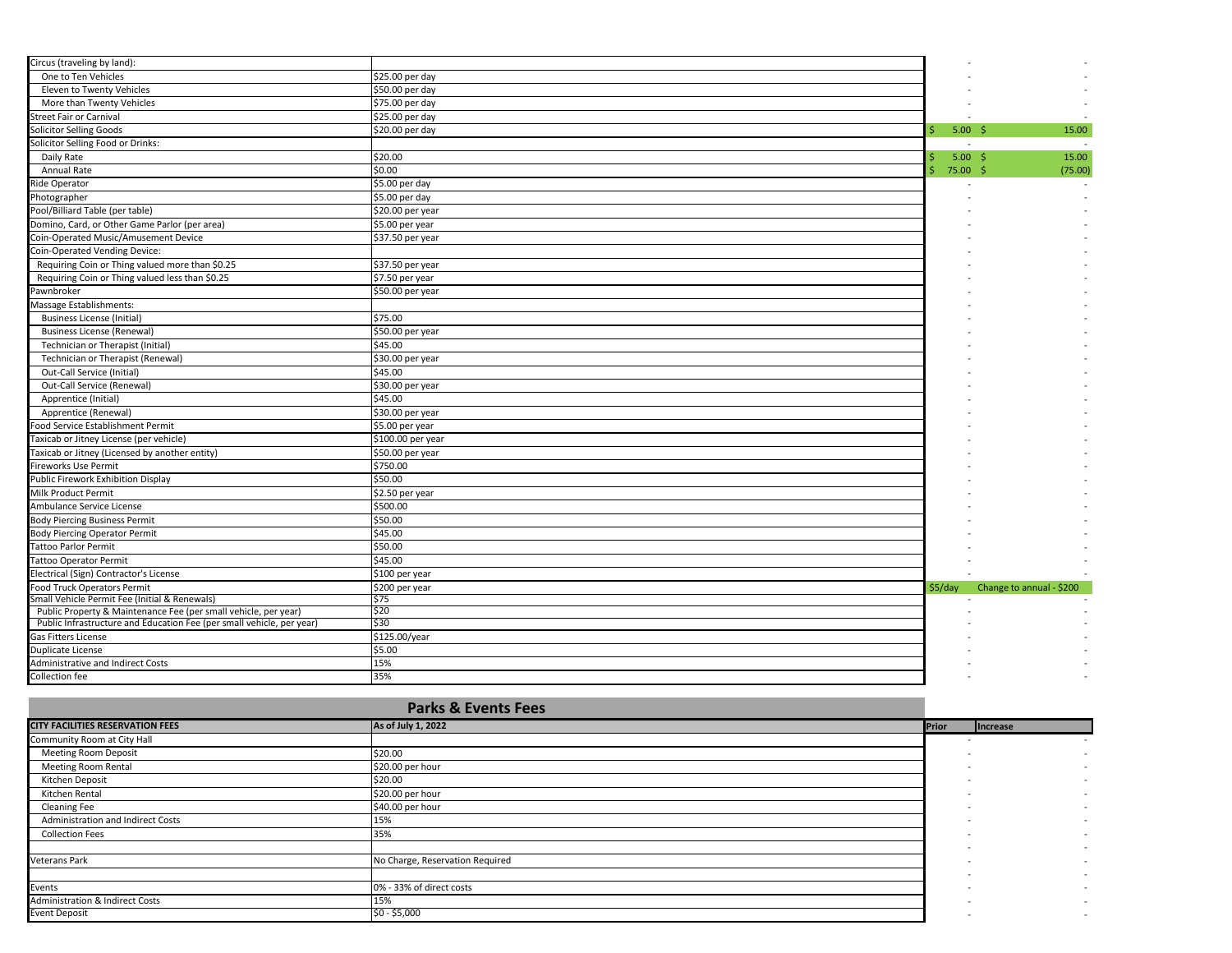| As of July 1, 2022<br><b>Prior</b><br><b>Increase</b><br>\$10.00<br>\$3.00<br>Small Animal (dog, hog, sheep, etc.)<br>\$10.00<br><b>Small Animal Daily Fee</b><br>\$2.00<br>\$2.00<br>\$1.50<br>\$5.00<br>Dogs, unaltered<br>Dogs, altered<br>\$3.00<br>Replacement of Lost Tag<br>\$1.00<br>\$35.00<br>\$20.00<br>\$20.00 each trip<br>As of July 1, 2022<br><b>Prior</b><br>Increase<br>\$53.20<br>Total Care Package:<br>Exam<br><b>HWT</b><br>FELV/FIV Test<br>Rabies<br>Distemper Combo<br>Lepto<br><b>Fecal Check</b><br>Bordetella<br>\$7.70<br>Rabies Vaccine<br>\$5.25<br>Bordetella<br>\$11.90<br>Distemper Combo<br>\$11.90<br><b>Heartworm Test</b><br>\$20.58<br><b>FELV/FIV Test</b><br>\$8.05<br><b>FVRCP Vaccine</b><br>\$12.25<br><b>FELV Vaccine</b><br>\$10.15<br><b>Fecal Check</b><br>Puppy or Kitten Package:<br>\$30.45<br><b>Booster Vaccine</b><br>Fecal Check<br>Sample of Flea Prevention<br>Exam<br>Dog Neuter<br>\$74.11<br>0-50 pounds<br>\$84.70<br>51-100 pounds<br>Over 100 pounds<br>\$96.25<br>Dog Spay<br>\$84.70<br>0-25 pounds<br>\$96.25<br>26-50 pounds<br>51-75 pounds<br>\$105.88<br>Over 75 pounds<br>\$122.50<br>\$41.20<br><b>Feline Neuter</b><br>\$67.38 |                                         |  |  |
|---------------------------------------------------------------------------------------------------------------------------------------------------------------------------------------------------------------------------------------------------------------------------------------------------------------------------------------------------------------------------------------------------------------------------------------------------------------------------------------------------------------------------------------------------------------------------------------------------------------------------------------------------------------------------------------------------------------------------------------------------------------------------------------------------------------------------------------------------------------------------------------------------------------------------------------------------------------------------------------------------------------------------------------------------------------------------------------------------------------------------------------------------------------------------------------------------------|-----------------------------------------|--|--|
|                                                                                                                                                                                                                                                                                                                                                                                                                                                                                                                                                                                                                                                                                                                                                                                                                                                                                                                                                                                                                                                                                                                                                                                                         | <b>ANIMAL FEES</b>                      |  |  |
|                                                                                                                                                                                                                                                                                                                                                                                                                                                                                                                                                                                                                                                                                                                                                                                                                                                                                                                                                                                                                                                                                                                                                                                                         | Impounding Fees:                        |  |  |
|                                                                                                                                                                                                                                                                                                                                                                                                                                                                                                                                                                                                                                                                                                                                                                                                                                                                                                                                                                                                                                                                                                                                                                                                         | Large Animal (horse, cow, etc.)         |  |  |
|                                                                                                                                                                                                                                                                                                                                                                                                                                                                                                                                                                                                                                                                                                                                                                                                                                                                                                                                                                                                                                                                                                                                                                                                         | Large Animal Daily Fee                  |  |  |
|                                                                                                                                                                                                                                                                                                                                                                                                                                                                                                                                                                                                                                                                                                                                                                                                                                                                                                                                                                                                                                                                                                                                                                                                         |                                         |  |  |
|                                                                                                                                                                                                                                                                                                                                                                                                                                                                                                                                                                                                                                                                                                                                                                                                                                                                                                                                                                                                                                                                                                                                                                                                         |                                         |  |  |
|                                                                                                                                                                                                                                                                                                                                                                                                                                                                                                                                                                                                                                                                                                                                                                                                                                                                                                                                                                                                                                                                                                                                                                                                         | Fowl                                    |  |  |
|                                                                                                                                                                                                                                                                                                                                                                                                                                                                                                                                                                                                                                                                                                                                                                                                                                                                                                                                                                                                                                                                                                                                                                                                         | Fowl Daily Fee                          |  |  |
|                                                                                                                                                                                                                                                                                                                                                                                                                                                                                                                                                                                                                                                                                                                                                                                                                                                                                                                                                                                                                                                                                                                                                                                                         |                                         |  |  |
|                                                                                                                                                                                                                                                                                                                                                                                                                                                                                                                                                                                                                                                                                                                                                                                                                                                                                                                                                                                                                                                                                                                                                                                                         |                                         |  |  |
|                                                                                                                                                                                                                                                                                                                                                                                                                                                                                                                                                                                                                                                                                                                                                                                                                                                                                                                                                                                                                                                                                                                                                                                                         |                                         |  |  |
|                                                                                                                                                                                                                                                                                                                                                                                                                                                                                                                                                                                                                                                                                                                                                                                                                                                                                                                                                                                                                                                                                                                                                                                                         | <b>Exotic Animal Permit Application</b> |  |  |
|                                                                                                                                                                                                                                                                                                                                                                                                                                                                                                                                                                                                                                                                                                                                                                                                                                                                                                                                                                                                                                                                                                                                                                                                         | <b>Exotic Animal Renewal</b>            |  |  |
|                                                                                                                                                                                                                                                                                                                                                                                                                                                                                                                                                                                                                                                                                                                                                                                                                                                                                                                                                                                                                                                                                                                                                                                                         | <b>Additional Inspections</b>           |  |  |
|                                                                                                                                                                                                                                                                                                                                                                                                                                                                                                                                                                                                                                                                                                                                                                                                                                                                                                                                                                                                                                                                                                                                                                                                         | <b>MEDICAL FEES</b>                     |  |  |
|                                                                                                                                                                                                                                                                                                                                                                                                                                                                                                                                                                                                                                                                                                                                                                                                                                                                                                                                                                                                                                                                                                                                                                                                         |                                         |  |  |
|                                                                                                                                                                                                                                                                                                                                                                                                                                                                                                                                                                                                                                                                                                                                                                                                                                                                                                                                                                                                                                                                                                                                                                                                         |                                         |  |  |
|                                                                                                                                                                                                                                                                                                                                                                                                                                                                                                                                                                                                                                                                                                                                                                                                                                                                                                                                                                                                                                                                                                                                                                                                         |                                         |  |  |
|                                                                                                                                                                                                                                                                                                                                                                                                                                                                                                                                                                                                                                                                                                                                                                                                                                                                                                                                                                                                                                                                                                                                                                                                         |                                         |  |  |
|                                                                                                                                                                                                                                                                                                                                                                                                                                                                                                                                                                                                                                                                                                                                                                                                                                                                                                                                                                                                                                                                                                                                                                                                         |                                         |  |  |
|                                                                                                                                                                                                                                                                                                                                                                                                                                                                                                                                                                                                                                                                                                                                                                                                                                                                                                                                                                                                                                                                                                                                                                                                         |                                         |  |  |
|                                                                                                                                                                                                                                                                                                                                                                                                                                                                                                                                                                                                                                                                                                                                                                                                                                                                                                                                                                                                                                                                                                                                                                                                         |                                         |  |  |
|                                                                                                                                                                                                                                                                                                                                                                                                                                                                                                                                                                                                                                                                                                                                                                                                                                                                                                                                                                                                                                                                                                                                                                                                         |                                         |  |  |
|                                                                                                                                                                                                                                                                                                                                                                                                                                                                                                                                                                                                                                                                                                                                                                                                                                                                                                                                                                                                                                                                                                                                                                                                         |                                         |  |  |
|                                                                                                                                                                                                                                                                                                                                                                                                                                                                                                                                                                                                                                                                                                                                                                                                                                                                                                                                                                                                                                                                                                                                                                                                         |                                         |  |  |
|                                                                                                                                                                                                                                                                                                                                                                                                                                                                                                                                                                                                                                                                                                                                                                                                                                                                                                                                                                                                                                                                                                                                                                                                         |                                         |  |  |
|                                                                                                                                                                                                                                                                                                                                                                                                                                                                                                                                                                                                                                                                                                                                                                                                                                                                                                                                                                                                                                                                                                                                                                                                         |                                         |  |  |
|                                                                                                                                                                                                                                                                                                                                                                                                                                                                                                                                                                                                                                                                                                                                                                                                                                                                                                                                                                                                                                                                                                                                                                                                         |                                         |  |  |
|                                                                                                                                                                                                                                                                                                                                                                                                                                                                                                                                                                                                                                                                                                                                                                                                                                                                                                                                                                                                                                                                                                                                                                                                         |                                         |  |  |
|                                                                                                                                                                                                                                                                                                                                                                                                                                                                                                                                                                                                                                                                                                                                                                                                                                                                                                                                                                                                                                                                                                                                                                                                         |                                         |  |  |
|                                                                                                                                                                                                                                                                                                                                                                                                                                                                                                                                                                                                                                                                                                                                                                                                                                                                                                                                                                                                                                                                                                                                                                                                         |                                         |  |  |
|                                                                                                                                                                                                                                                                                                                                                                                                                                                                                                                                                                                                                                                                                                                                                                                                                                                                                                                                                                                                                                                                                                                                                                                                         |                                         |  |  |
|                                                                                                                                                                                                                                                                                                                                                                                                                                                                                                                                                                                                                                                                                                                                                                                                                                                                                                                                                                                                                                                                                                                                                                                                         |                                         |  |  |
|                                                                                                                                                                                                                                                                                                                                                                                                                                                                                                                                                                                                                                                                                                                                                                                                                                                                                                                                                                                                                                                                                                                                                                                                         |                                         |  |  |
|                                                                                                                                                                                                                                                                                                                                                                                                                                                                                                                                                                                                                                                                                                                                                                                                                                                                                                                                                                                                                                                                                                                                                                                                         |                                         |  |  |
|                                                                                                                                                                                                                                                                                                                                                                                                                                                                                                                                                                                                                                                                                                                                                                                                                                                                                                                                                                                                                                                                                                                                                                                                         |                                         |  |  |
|                                                                                                                                                                                                                                                                                                                                                                                                                                                                                                                                                                                                                                                                                                                                                                                                                                                                                                                                                                                                                                                                                                                                                                                                         |                                         |  |  |
|                                                                                                                                                                                                                                                                                                                                                                                                                                                                                                                                                                                                                                                                                                                                                                                                                                                                                                                                                                                                                                                                                                                                                                                                         |                                         |  |  |
|                                                                                                                                                                                                                                                                                                                                                                                                                                                                                                                                                                                                                                                                                                                                                                                                                                                                                                                                                                                                                                                                                                                                                                                                         |                                         |  |  |
|                                                                                                                                                                                                                                                                                                                                                                                                                                                                                                                                                                                                                                                                                                                                                                                                                                                                                                                                                                                                                                                                                                                                                                                                         |                                         |  |  |
|                                                                                                                                                                                                                                                                                                                                                                                                                                                                                                                                                                                                                                                                                                                                                                                                                                                                                                                                                                                                                                                                                                                                                                                                         |                                         |  |  |
|                                                                                                                                                                                                                                                                                                                                                                                                                                                                                                                                                                                                                                                                                                                                                                                                                                                                                                                                                                                                                                                                                                                                                                                                         |                                         |  |  |
|                                                                                                                                                                                                                                                                                                                                                                                                                                                                                                                                                                                                                                                                                                                                                                                                                                                                                                                                                                                                                                                                                                                                                                                                         |                                         |  |  |
|                                                                                                                                                                                                                                                                                                                                                                                                                                                                                                                                                                                                                                                                                                                                                                                                                                                                                                                                                                                                                                                                                                                                                                                                         |                                         |  |  |
|                                                                                                                                                                                                                                                                                                                                                                                                                                                                                                                                                                                                                                                                                                                                                                                                                                                                                                                                                                                                                                                                                                                                                                                                         |                                         |  |  |
|                                                                                                                                                                                                                                                                                                                                                                                                                                                                                                                                                                                                                                                                                                                                                                                                                                                                                                                                                                                                                                                                                                                                                                                                         |                                         |  |  |
|                                                                                                                                                                                                                                                                                                                                                                                                                                                                                                                                                                                                                                                                                                                                                                                                                                                                                                                                                                                                                                                                                                                                                                                                         |                                         |  |  |
|                                                                                                                                                                                                                                                                                                                                                                                                                                                                                                                                                                                                                                                                                                                                                                                                                                                                                                                                                                                                                                                                                                                                                                                                         | Feline Spay                             |  |  |

This master fee schedule was adopted and approved by Jenks City Council and the Jenks Public Works Authority. The City Clerk and City Manager are authorized where permitted by applicable law to adjust fees as needed to ens expenses for services.

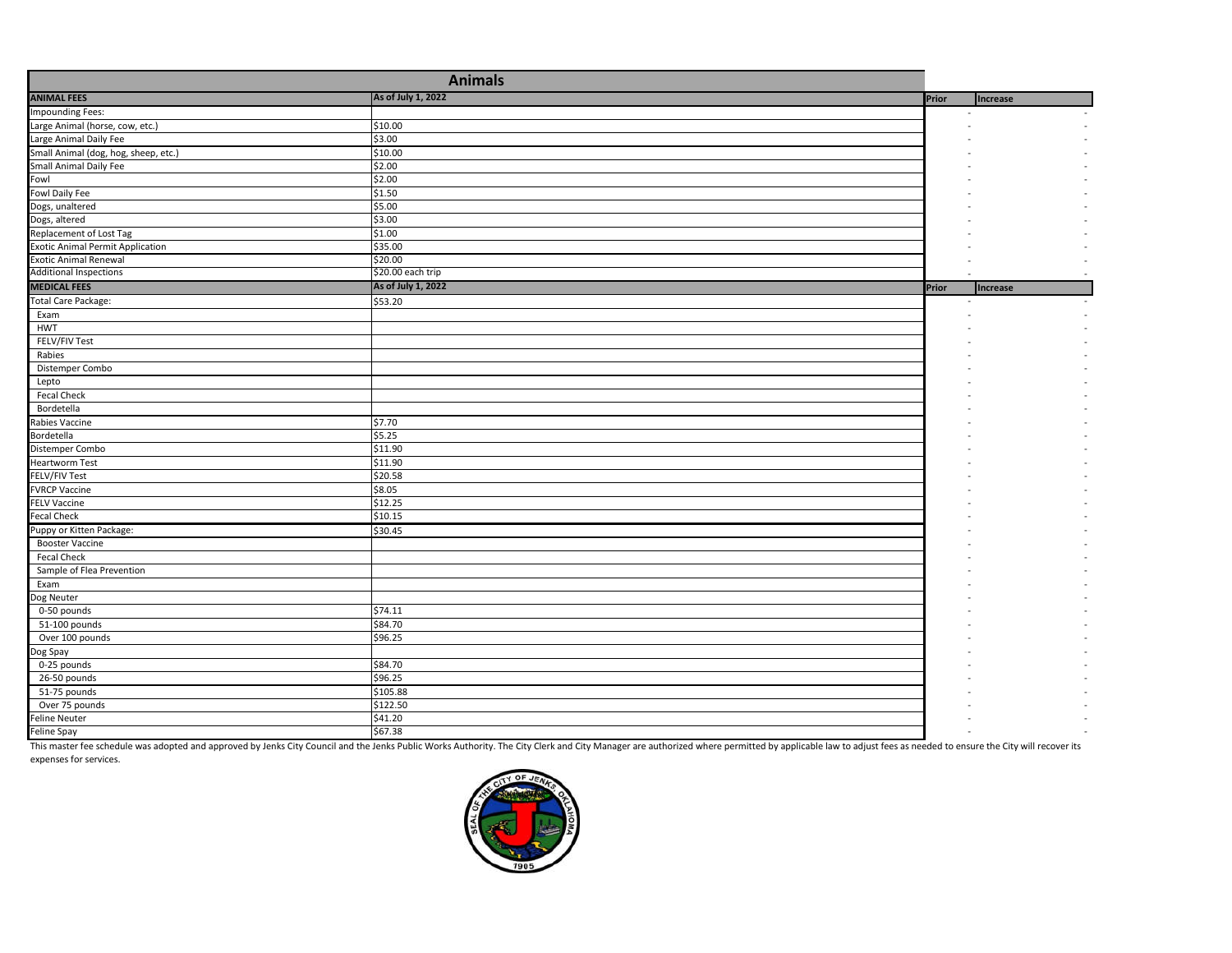## **ORDINANCE NO.**

## **AN ORDINANCE CREATING ARTICLE 19 OF THE JENKS MUNICIPAL CODE ESTABLISHING A STABILIZATION RESERVE FUND.**

### BE IT ORDAINED BY THE CITY COUNCIL OF THE CITY OF JENKS, OKLAHOMA:

That Article 19 of Chapter 7 of the Jenks Municipal Code pertaining to a Stabilization Reserve Fund is hereby established to provide as follows:

#### CHAPTER 7. FINANCE AND BUSINESS

Article 19. Stabilization Reserve Fund

#### Sec. 7-19-1. Stabilization Reserve Fund

- (a) There is hereby created a reserve fund to be known as the "Stabilization Reserve Fund". The amounts deposited in this reserve fund are to be used only for the purposes defined in this section.
- (b) The Stabilization Reserve Fund is created for the purpose of receiving, holding, and accounting for amounts designated as stabilization reserves. These funds are to be contributed by the General Fund and other funds as deemed appropriate by Resolution of the City Council.
- (c) The minimum amount to be contained in the Stabilization Reserve Fund is 30% of budgeted annual non-capital operating expenses for each of the Funds contributing stabilization reserves into the Stabilization Reserve Fund.
- (d) Amounts held in the Stabilization Reserve Fund are to be designated by purpose for use only by the Fund from which the funds were contributed. Accounting processes shall be established to provide for reporting by purpose.
- (e) Amounts held in the Stabilization Reserve Fund in excess of the "minimum amount" established in this section may only be expended when certain specific circumstances exist. The circumstances requiring the expenditure of stabilization funds are not expected to recur on a routine basis. The circumstances when it is necessary to appropriate or spend stabilization amounts are subject to the objective criteria outlining the parameters of acceptable uses of stabilization funds included below. The existence of the circumstances must be declared by a four-fifths majority vote of all of the members of the governing body establishing that one or more of the criteria listed below exists: ation Reserve Fund<br>created a reserve fund to be known as the "Stabilization<br>red in this reserve fund are to be used only for the purp<br>on<br>Reserve Fund is created for the purpose of rece<br>mounts designated as stabilization re
	- I. Expenditures for emergency situations for life, health, or public safety issues for which no existing appropriation exists;
	- II. Situations where a significant revenue decline arises that could not have reasonably been foreseen, and for which new revenue is not available and transfers of existing appropriations are not considered feasible or appropriate in maintaining existing service levels;
	- III. Correcting the results of an inaccurate estimate, accounting error, or budgeting error.
	- IV. Expenditures where the proposed use is of a nonoperational nature involving capital or technical purchases having a useful life of greater than five years that will improve the efficiency of the. City government. These efficiency improvements should result in tangible benefits that can be measured financially, through better service to the citizens, or in increased productivity for City employees;
	- V. Expenditures where the proposed use is of a nonrecurring nature, such as a study, start-up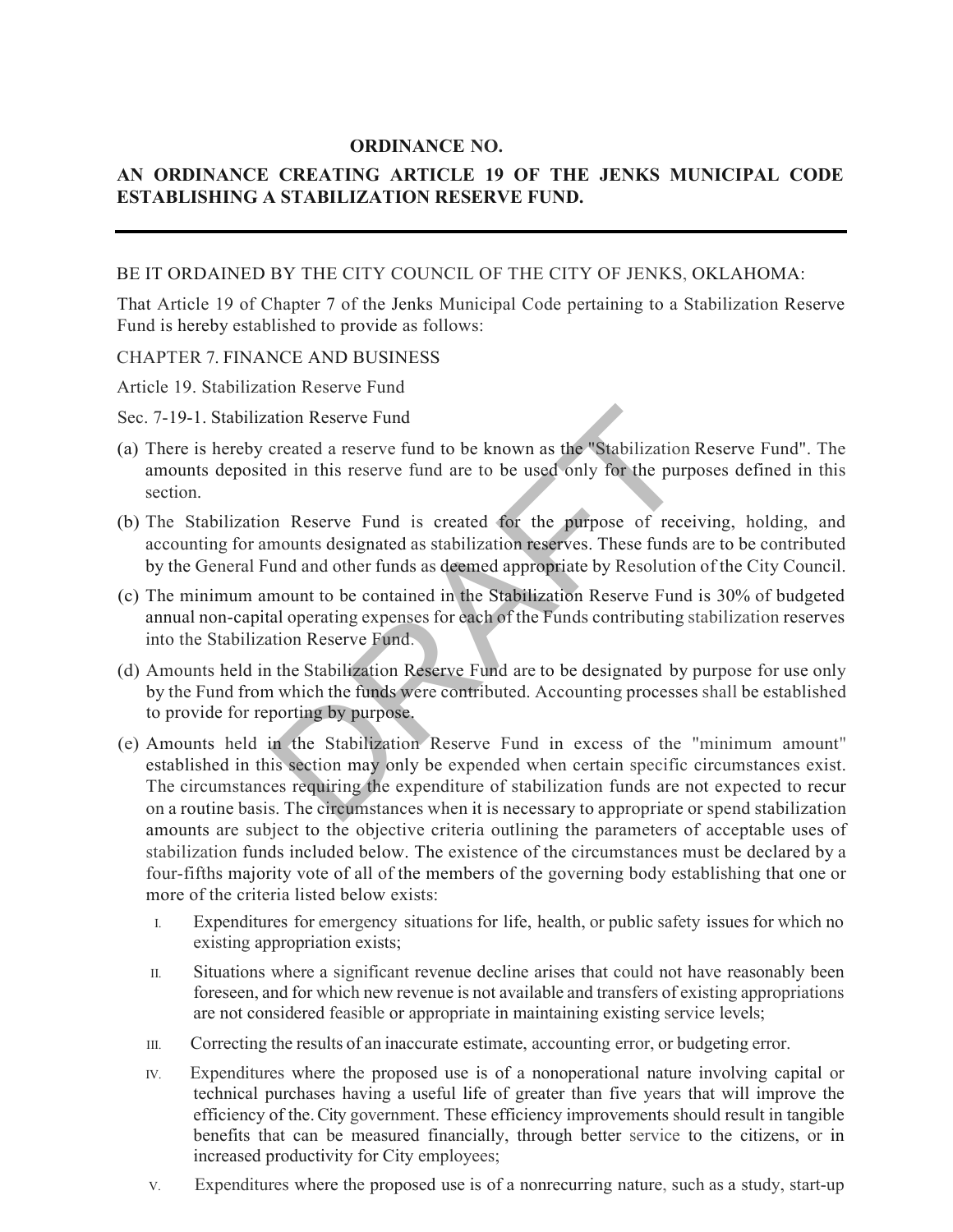costs of a program whose ongoing costs are otherwise funded, or matching funds for a grant. These expenditures should result in tangible benefits that can be measured financially, through better service to the citizens, or in increased productivity for City employees;

- (f) Amounts held in the Stabilization Reserve Fund that are below the minimum threshold may be expended only under specific limited circumstances. The circumstances when it is necessary to appropriate or spend below the "minimum amount" required by this section, are set out below. The existence of the circumstances must be declared by a four-fifths majority vote of all of the members of the governing body establishing that one or more of the criteria listed below exists:
	- I. Expenditures for emergency situations for life, health, or public safety issues for which no existing appropriation exists;
	- II. Situations where a significant revenue decline arises that could not have reasonably been foreseen, and for which new revenue is not available and transfers of existing appropriations are not considered feasible or appropriate in maintaining existing service levels;
	- III. Correcting the results of an inaccurate estimate, accounting error, or budgeting error.

PASSED BY THE CITY COUNCIL OF THE CITY OF JENKS, OKLAHOMA, e results of an inaccurate estimate, accounting erfor, or budget CITY COUNCIL OF THE CITY OF JENKS, OKLAI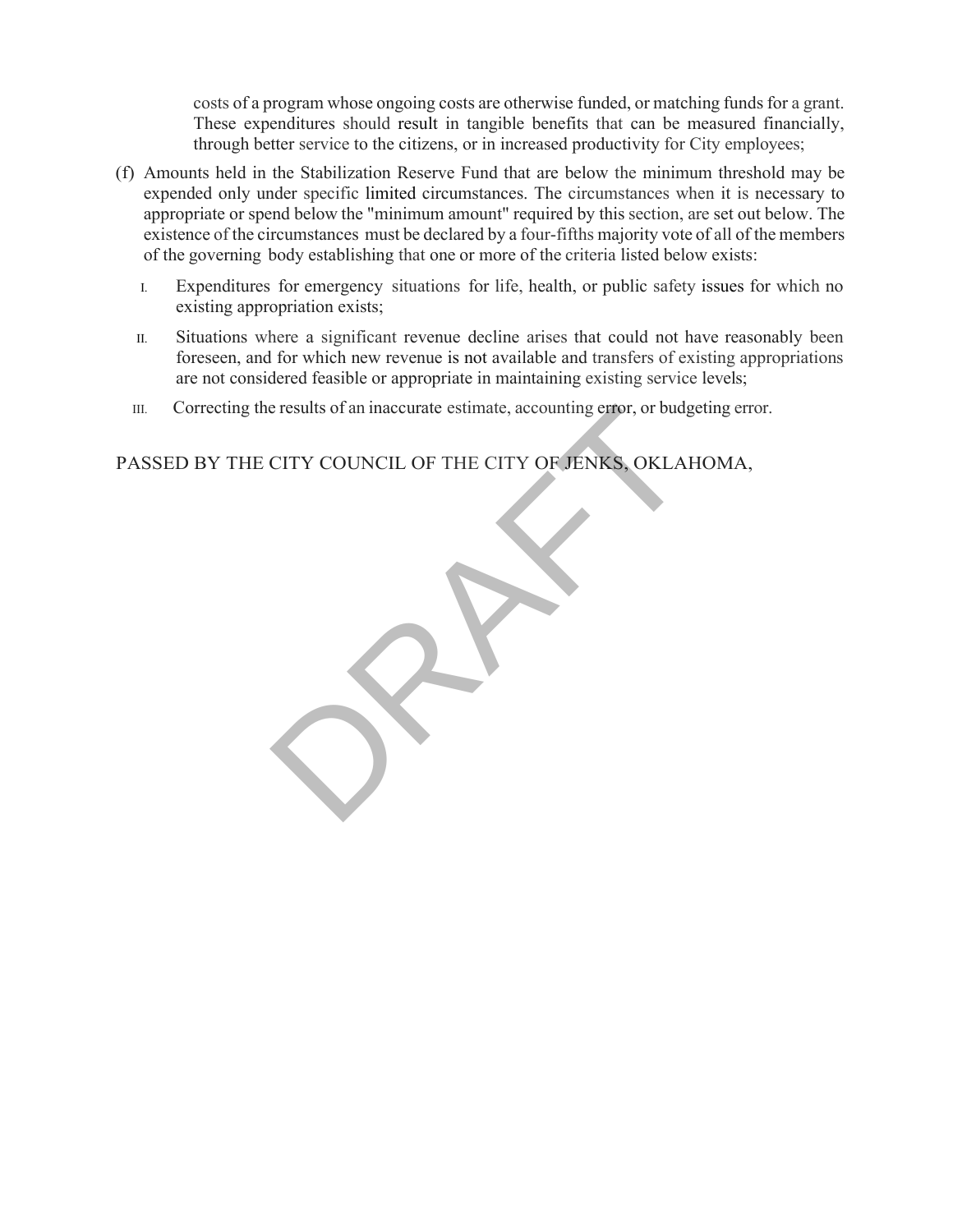### **ORDINANCE NO.**

## AN ORDINANCE CREATING ARTICLE 20 OF THE JENKS MUNICIPAL CODE ESTABLISHING A CAPITAL RESERVE FUND.

## BE IT ORDAINED BY THE CITY COUNCIL OF THE CITY OF JENKS, OKLAHOMA:

That Article 20 of Chapter 7 of the Jenks Municipal Code pertaining to a Capital Reserve Fund is hereby established to provide as follows:

## CHAPTER 7. FINANCE AND BUSINESS

Article 20. Capital Reserve Fund

Sec. 7-20-1. Capital Reserve Fund

- (a) There is hereby created a reserve fund to be known as the "Capital Reserve Fund". The amounts deposited in this reserve fund are to be used only for the purposes defined in this section.
- (b) The Capital Reserve Fund shall be created for the purpose of accumulating funds for the purpose of making purchases of capital items including but not limited to land, infrastructure, equipment, and vehicles. These funds are to be contributed by the General Fund and other funds as deemed appropriate by Resolution of the City Council.
- (c) The funding level for all funds participating in the Capital Reserve Fund is to be determined in accordance with long term capital plans adopted specific to each participating fund. This funding is to be transferred annually from the participating funds to Capital Reserve Fund. Reserve Fund<br>py created a reserve fund to be known as the "Capital<br>sited in this reserve fund are to be used only for the purp<br>teserve Fund shall be created for the purpose of accum<br>making purchases of capital items includ
- (d) Amounts held in the Capital Reserve Fund are to be designated by purpose for use only by the Fund from which the funds were contributed. Accounting processes shall be established to provide for reporting by purpose.
- (e) Amounts held in the Capital Reserve Fund are intended to only be expended in accordance with a multi-year capital plan. The circumstances when it is appropriate to spend capital amounts outside of this plan are subject to the objective criteria outlining the parameters of acceptable uses of capital funds as outlined below. The existence of the circumstances must be declared by a majority vote of the governing body establishing that one or more of the criteria listed below exists:
	- i. Situations in which an unexpected capital need has arisen outside of the bounds of the established multi-year capital plan that could not have reasonably been foreseen;
	- ii. Circumstances when amounts included in the Capital Reserve Fund are determined to be in excess of the amounts needed to fund the current multi-year capital plan and a need for other capital items outside of the current capital plan exists;
	- iii. Expenditures for emergency situations for life, health, or public safety issues that